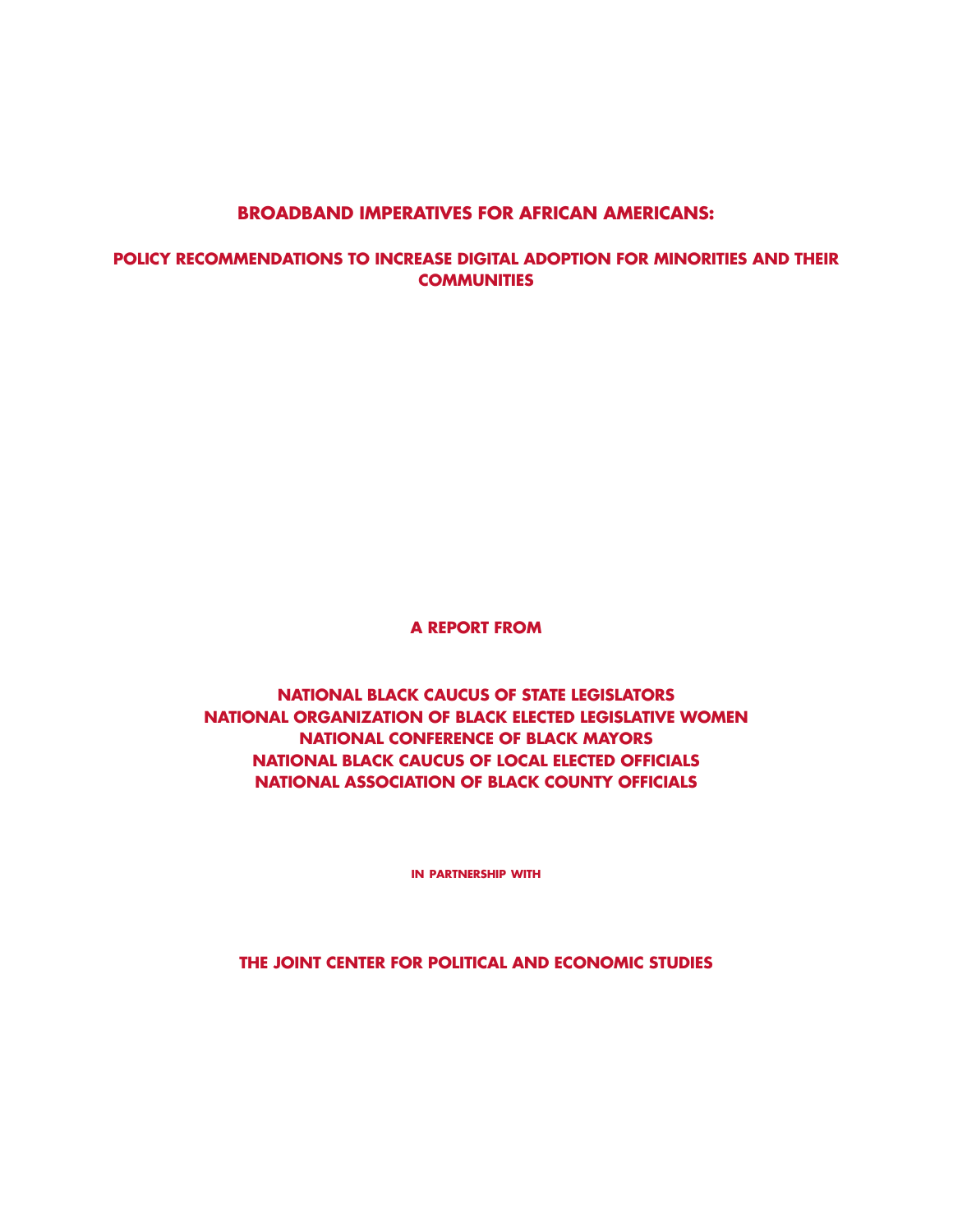## **BROADBAND IMPERATIVES FOR AFRICAN AMERICANS**

## **POLICY RECOMMENDATIONS TO INCREASE DIGITAL ADOPTION FOR MINORITIES AND THEIR COMMUNITIES**

Broadband Imperatives for African Americans: Policy Recommendations to Increase Digital Adoption for Minorities and their Communities is a project of The Joint Center Media and Technology Institute and the following national organizations that represent African American elected officials:

- *•*  National Black Caucus of State Legislators (NBCSL)
- National Organization of Black Elected Legislative (NOBEL) Women
- • National Conference of Black Mayors (NCBM)
- National Black Caucus of Local Elected Officials (NBC-LEO)
- • National Association of Black County Officials (NABCO)

The Joint Center for Political and Economic Studies was founded in 1970 in the wake of the Voting Rights Act. With lead support from the Ford Foundation, the nonpartisan, nonprofit Joint Center seeks to augment the voice and resources of emerging black leaders and elected officials. The Joint Center is the only freestanding think tank focusing primarily on the concerns of African Americans and communities of color. Currently, Joint Center Initiatives include:

- The Media and Technology Institute
- The Health Policy Institute
- The Commission to Engage African Americans on Climate Change

A fourth venture – the Civic Engagement and Governance Institute will soon be launched to energize political participation and increase public policy awarenessamong black elected officials.

Founded last year, the Media and Technology Institute focuses on how the media industry and emerging communications technologies such as broadband and social media can become avenues of advancement for people of color. The Institute produces and distributes research reports and policy papers to inform dialogue within this area and aligns its work with other Joint Center interests to influence policy and advocacy efforts. The Institute engages in a series of outreach activities, such as press and legislative briefings, conferences and stakeholder trainings that promote its groundbreaking publications.

#### **WWW.JOINTCENTER.ORG**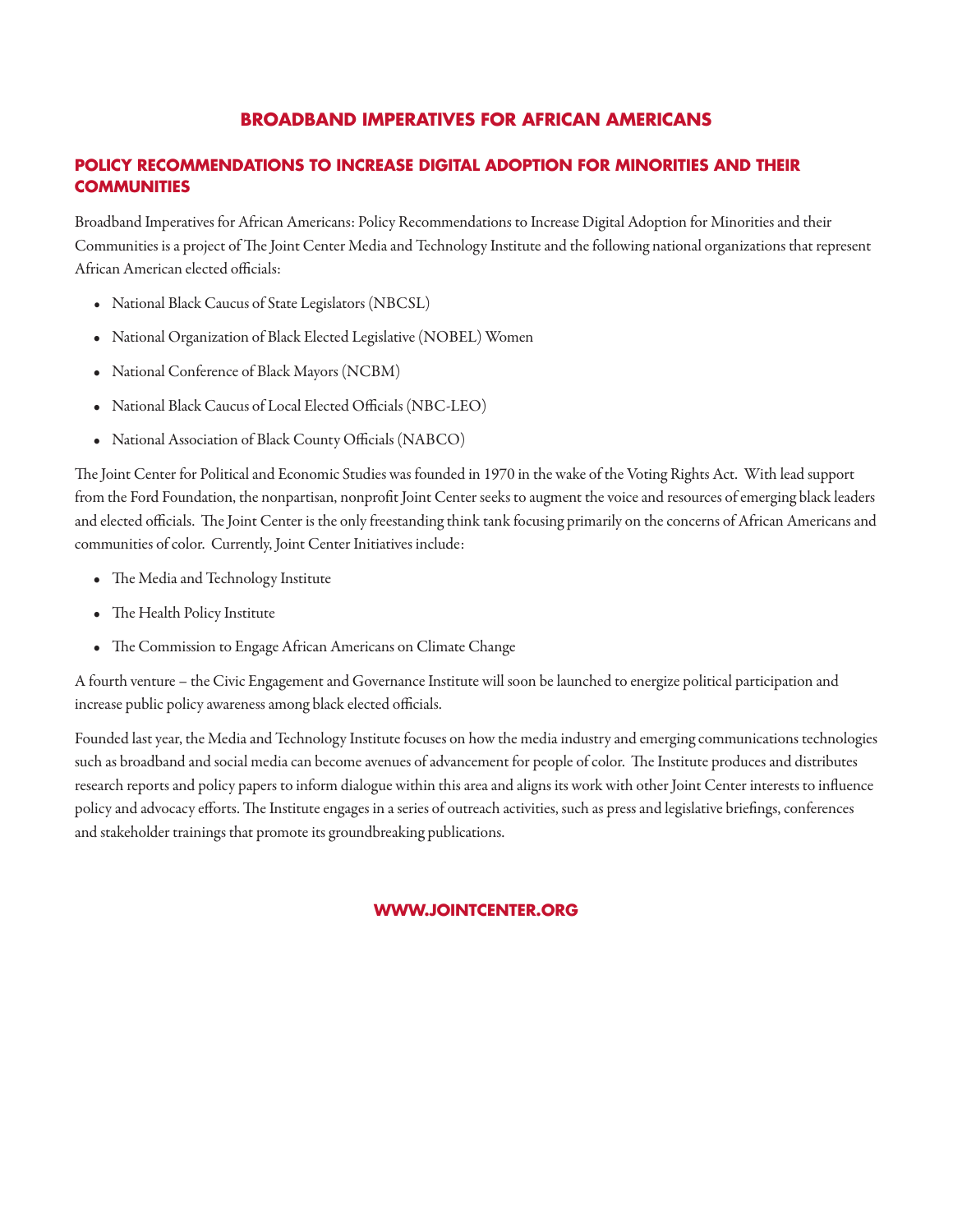| <b>EXECUTIVE SUMMARY</b>                                                                                                                                                                                                                                                                                                                                  | 1              |
|-----------------------------------------------------------------------------------------------------------------------------------------------------------------------------------------------------------------------------------------------------------------------------------------------------------------------------------------------------------|----------------|
| <b>INTRODUCTION</b>                                                                                                                                                                                                                                                                                                                                       | 3              |
| Trends in Broadband Adoption for African Americans                                                                                                                                                                                                                                                                                                        | 3              |
| Barriers to African American Broadband Adoption and Use                                                                                                                                                                                                                                                                                                   | 4              |
| PROMOTING BROADBAND ADOPTION AND USE AMONG MINORITIES                                                                                                                                                                                                                                                                                                     | 7              |
| Broadband must be brought directly to consumers, especially at public anchor institutions,<br>community based organizations and within the home, for increased productivity and mobility                                                                                                                                                                  | 8              |
| Broadband in the Community<br>Case Study: Montclair State University's (MSU) Campus Connect Program<br>Policy Recommendations                                                                                                                                                                                                                             | 8<br>8<br>9    |
| Broadband to the Home<br>Case Study: Edgewood Terrace Mixed-Income Development, Washington, DC<br>Policy Recommendations                                                                                                                                                                                                                                  | 10<br>10<br>11 |
| Broadband access must be coupled with relevant online content and digital literacy training that nurtures a culture<br>of use among African Americans, and helps people value broadband as an essential service that can improve their lives<br>Case Study: One Economy's Diary of a Single Mom and the Public Internet Channel<br>Policy Recommendations | 12<br>12<br>13 |
| Sustainable broadband adoption efforts must be aligned with key areas such as education,<br>healthcare and employment that improve quality of life for African American consumers                                                                                                                                                                         | 14             |
| Broadband and Health Care<br>Policy Recommendations                                                                                                                                                                                                                                                                                                       | 14<br>15       |
| Broadband and Education<br>Policy Recommendations                                                                                                                                                                                                                                                                                                         | 15<br>16       |
| Broadband and Employment<br>Policy Recommendations                                                                                                                                                                                                                                                                                                        | 16<br>17       |
| THE NATIONAL CALL TO ACTION FROM AFRICAN AMERICAN ELECTED OFFICIALS                                                                                                                                                                                                                                                                                       | 18             |

# **TABLE OF CONTENTS**

#### LIST OF TABLES AND FIGURES

| Table 1: Trends in Home Based Adoption by Race and Ethnicity                     |    |
|----------------------------------------------------------------------------------|----|
| Table 2: Year-to-year Changes, 2008-2009                                         | 8  |
| "Figure 1: Non-Internet Users by Family Income, Race and Ethnicity, 2009         | 9  |
| Figure 2: Reasons Non-Internet Users Cite for Not Having Broadband at Home, 2009 | 10 |
| Table 3: Computer Ownership and Internet Use by Race and Ethnicity               |    |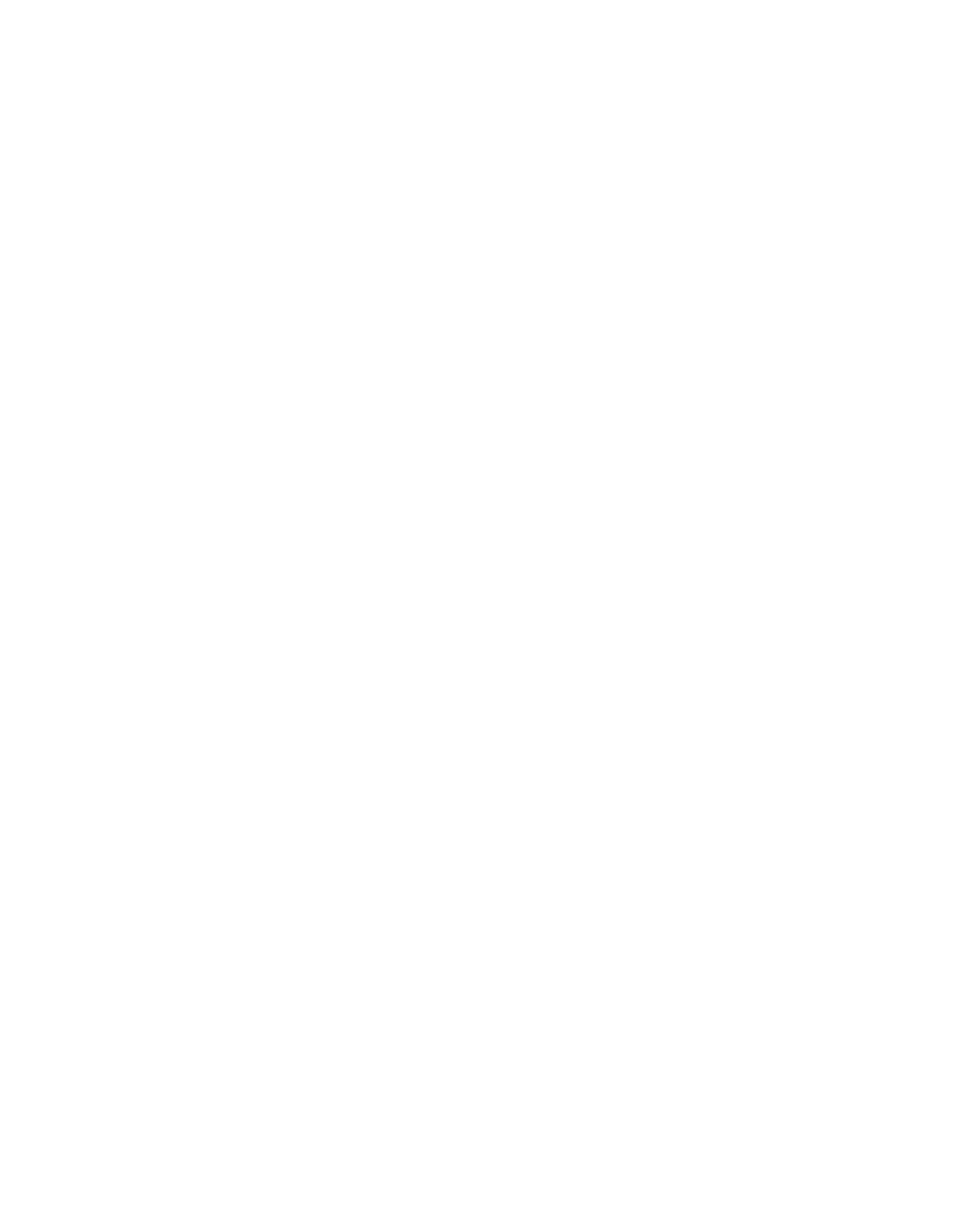#### **EXECUTIVE SUMMARY**

In early 2009, a broad cross-section of organizations that represent African American elected officials convened and have produced a shared vision for broadband access and adoption for minorities and their communities. Through national and local conferences, along with structured policy forums, these organizations have brainstormed the barriers to participation for minorities and laid out a series of recommendations that serve to encourage more people to use broadband-enabled applications, enhance quality of life and promote sustainable community development. The following organizations—together representing essentially all local and state Black elected officials in the nation - have endorsed this Report:

- National Black Caucus of State Legislators (NBCSL)
- National Organization of Black Elected Legislative (NOBEL) Women
- • National Conference of Black Mayors (NCBM)
- National Black Caucus of Local Elected Officials (NBC-LEO)
- • National Association of Black County Officials (NABCO)

Between these five national organizations, more than 3,000 elected officials are represented that serve the broad interests of millions of voters, while ensuring equal access to resources for minorities and lower income residents of their districts. Moreover, these groups represent a cross section of the many layers of government and a diverse perspective as federal, state, county and city leaders. This report outlines key policies to ensure affordable and fair access for minority constituents, especially those who are poor and live in communities with limited or non-existent broadband services. Coined as *broadband imperatives,* we seek to advise government, industry and other stakeholders on strategies that support African Americans as they embrace digital technologies, and best practices that can serve as models for increasing engagement and adoption of broadband. As the country crafts a National Broadband Plan and allocates resources through the American Recovery and Reinvestment Act (ARRA) to expand broadband services and programs in unserved and underserved communities, the elected officials from the referenced associations are interested in sharing the experiences of their local constituents, offering policy recommendations that appeal to their constituencies and peers and supporting the implementation of projects that serve to get more Americans online, especially citizens of color.

Section I of this paper discusses disparities currently existing among different race and ethnic groups and the barriers African Americans are facing on broadband adoption. A set of policy recommendations to increase broadband adoption among minorities are illustrated in Section II with three case studies. Section II also recommends ways broadband could be used to improve healthcare, education and employment. The last section details the call for action from African American elected officials committed to helping governmentand industry overcomethese barriersand increasesustainable broadband adoption for African Americans.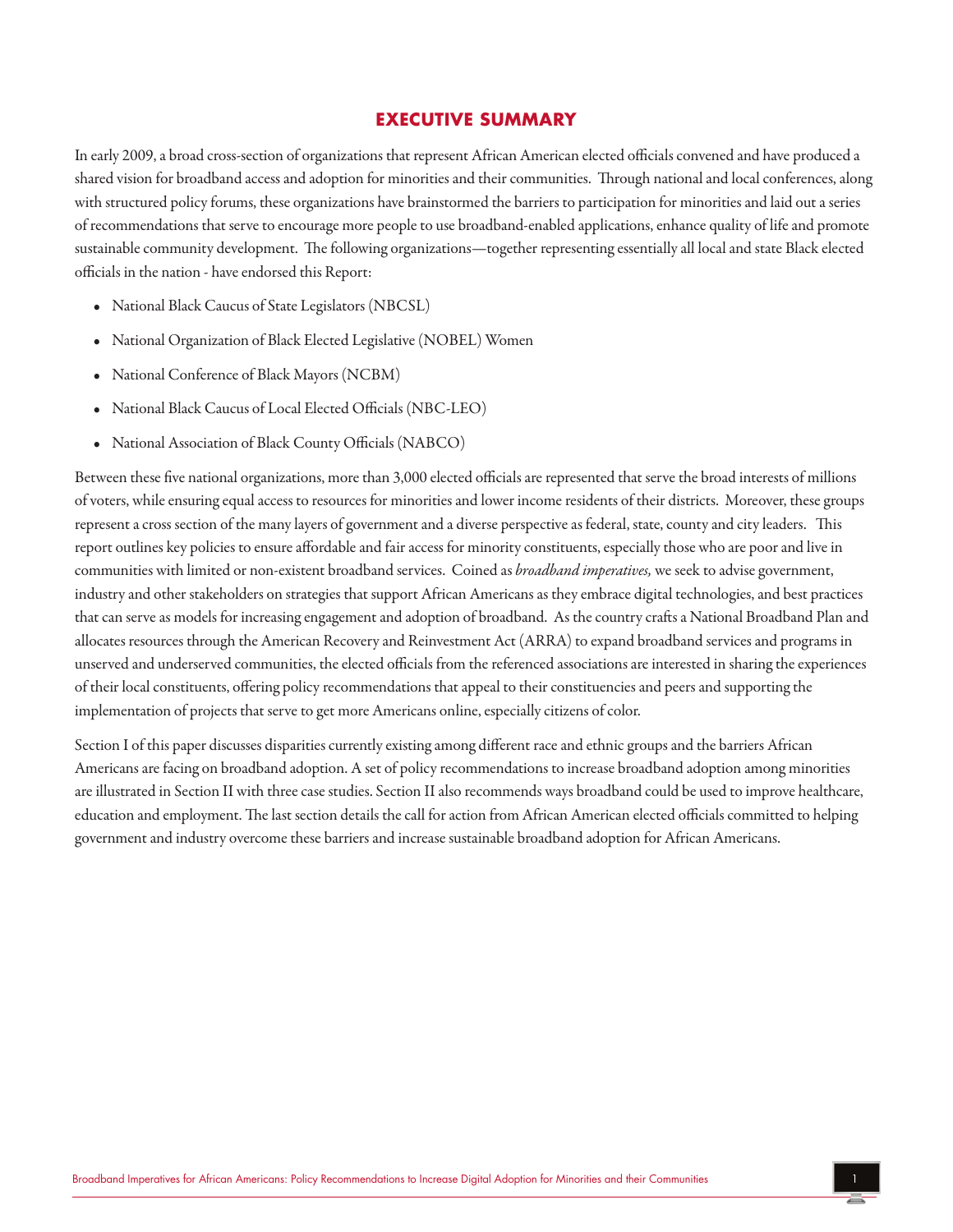#### **KEY POLICY IMPLICATIONS**

One of the most significant problems facing the future of America's digital economy is that minority communities, especially African Americans, are not adequately adopting and using broadband technology. Likewise people of color are not aggressively using digital applications to enhance their academic performance, economic well being or their ability to obtain state of the art healthcare services provided by broadband-enabled applications.

The continued inability on the part of African Americans to fully integrate advanced communication technologies into their everyday lives is not an option. Thus, African American elected officials propose policy recommendations to increase broadband adoption and use, especially among communities of color. In this paper, this joint caucus of black elected officials recommends a three-tiered approach to increasing broadband adoption for African Americans:

- 1. New opportunities must be created to bring broadband directly to consumers, especially at public anchor institutions, community based organizationsand within the home, for increased productivity and mobility.
- 2. Broadband access must be coupled with relevant online content and digital literacy training that nurtures a culture of use among African Americans, and helps people better understand and value broadband as an essential service that can improve their lives.
- 3. Sustainable broadband adoption efforts must be aligned with key areas such as education, healthcare and employment that improve quality of life for African American consumers.

For each imperative, policy recommendations that serve to start or expand upon existing models are shared, and where possible, proposals for public-private partnerships are encouraged. Overall, the policies that are included in this report are meant to inform the current dialogue around broadband adoption and use, and demonstrate the willingness of black elected officials to get involved as key decision makers, advisors and implementers within their districts.

Because we serve millions of voters, we know from experience, and provide evidence in this report, that minorities can benefit greatly from broadband adoption and that their membership in the online community can substantively improve the economic and social health of the nation at large. We pledge our utmosteffort to work across ourconstituencies in acoordinated way to expand citizen awareness and engagement on broadband deployment and adoption in our respective communities. Moreover, we pledge our commitment to public-private sector partnerships that support programs and policies that advance the engagement of racial and cultural minorities.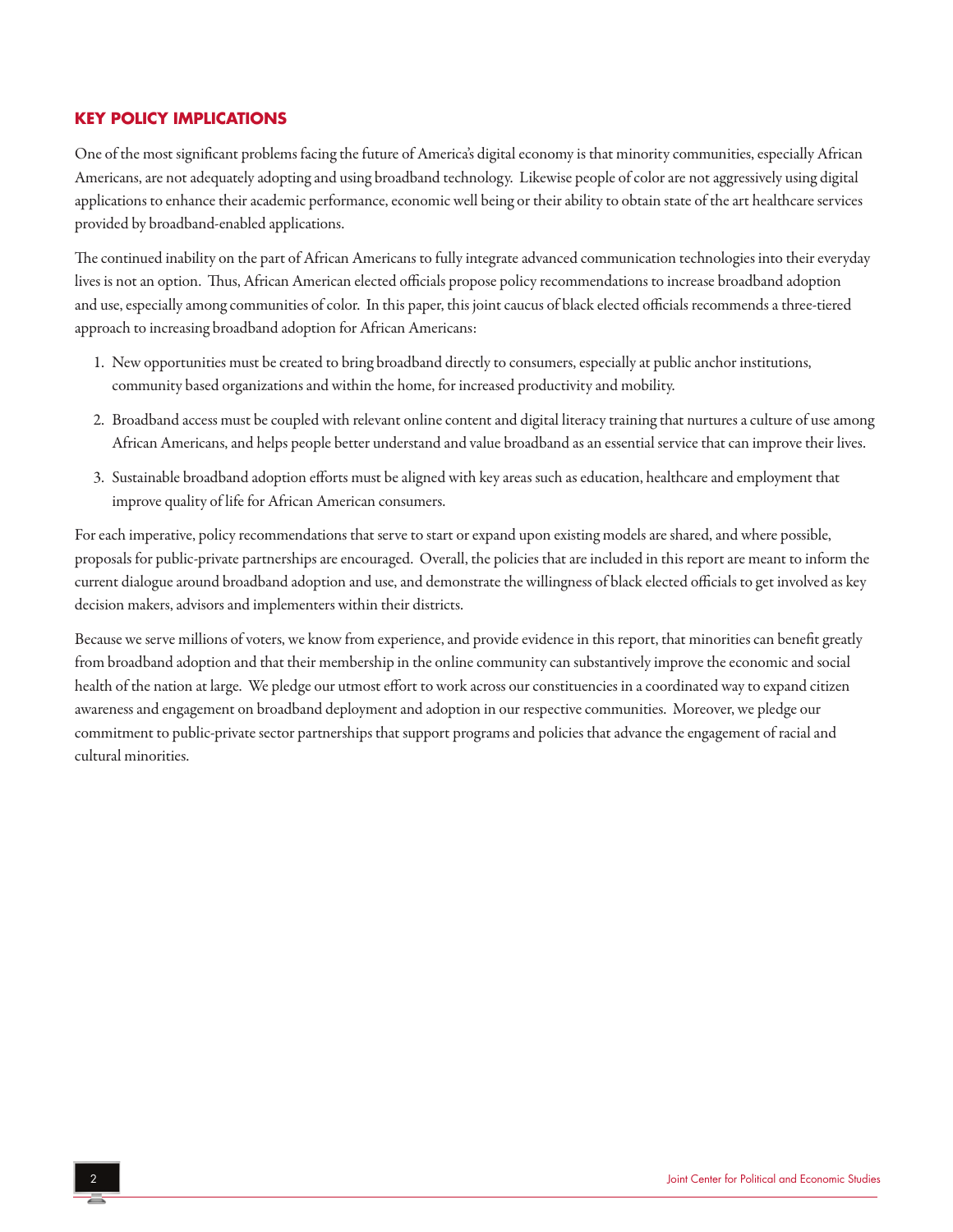## **INTRODUCTION**

America's continued economic leadership is firmly linked with ubiquitous broadband. Information and communications technologies are now integrated into nearly every aspect of life and learning, and it is no longer possible to contemplate the economic and social advancement of communities that cannot access the opportunities available only in the digital world. Other industrialized nations recognize this and have set ambitious goals aimed at bringing state-of-the-art broadband access to every citizen. To compete, lead and prosper for the remainder of this century, America too must bring all of its citizens into the world of broadband.

Citizens who are shut out of the online world are less able to become educated, gain critical job skills, manage their own health and that of their family members, and engage in even the most basic commercial activities and transactions. Without access to broadband, marginalized groups are ill equipped to contribute to the nation's economy, and they increasingly face lives of diminished opportunity. With people of color projected to become the majority of the U.S. population before mid-century, the rates at which poorer minority communities gain access to broadband have implications that go well beyond matters of simple fairness and equity and into the realm of strategic national importance.

As elected officials who are concerned about the development and growth of the communities we represent—and with sustaining America's global leadership for the long term—we call for an urgent national focus on delivering broadband access to every community. To achieve this, we need concurrent measures to increase adoption and usage of broadband-enabled applications in communities of color. Thus we are offering a series of policy recommendations to accelerate access to minority consumers within their homes and communities, and to support relevant online content focusing on health, employment, education and other areas where broadband can dramatically improve the quality of life for people of color.

Broadband offers the hope that we can, with support from government and industry, make enormous strides toward bringing opportunity, progress and prosperity that has been so elusive to so many of our communities for so long. By adopting 21<sup>st</sup> Century practices, uniquely tailored to help us meet the rigorous demands of our increasingly digital society, we will be able to close the achievement gap and deliver prosperity among communities of color and to the entire country.

#### **TRENDS IN BROADBAND ADOPTION FOR AFRICAN AMERICANS**

According to recent census data, our country is browning and aging at a rapid and unprecedented rate.<sup>1</sup> The U.S. Census Bureau projects that minorities, who currently represent about one-third of the U.S. population, will become the national majority by 2042, with people of color projected to be 54 percent of the nation's population by 2050.<sup>2,3</sup> As demographic tides shift, so too will the working-age population, with people of color making up more than 50 percent of that population by 2039 and 55 percent by 2050.<sup>4</sup>

As people of color become a critical mass in the American workforce, persistent gaps in broadband adoption between minority populations and other groups must be addressed to ensure equal opportunity to emerging opportunities. The 2009 Pew Home Broadband Adoption study noted that, while home-based broadband adoption is growing among African Americans, the rate of growth has been slower when compared to other segments of the population. Table 1 provides a comparison of Internet adoption among racial and ethnic minorities since 2006. As shown below, African Americans lag behind whites and English speaking Hispanics in the latest Pew research.

Broadband Imperatives for African Americans: Policy Recommendations to Increase Digital Adoption for Minorities and their Communities 3

<sup>1</sup>  *See* U.S. Census Bureau Report, *An Older and More Diverse Nation by Midcentury*(August 2008)availableat http://www.census.gov/Press-Release/www/releases/archives/population/012496.html (last visited May 5, 2009.)

<sup>2</sup> U.S. Census Bureau estimates also predict that by 2050, the minority population will include 235.7 million people out of a total U.S. population of 439 million. Of that number, the African American population is projected to increasefrom 41.1 million to 65.7 million between 2008 and 2050, an increase from 14 to 15 percent of the American population. In contrast, the non-Hispanic single-race White population is projected to decrease to 46 percent of the U.S. population by 2050, down from 66 percent in 2008.

<sup>3</sup>  *See* id.

<sup>4</sup> In 2050, the U.S. workforceis projected to be morethan 15 percent African American (up from 13 percent in 2008), 30 percent Hispanic(up from 15 percent in 2008), and 9.6 percent Asian American (up from 5.3 percent in 2008).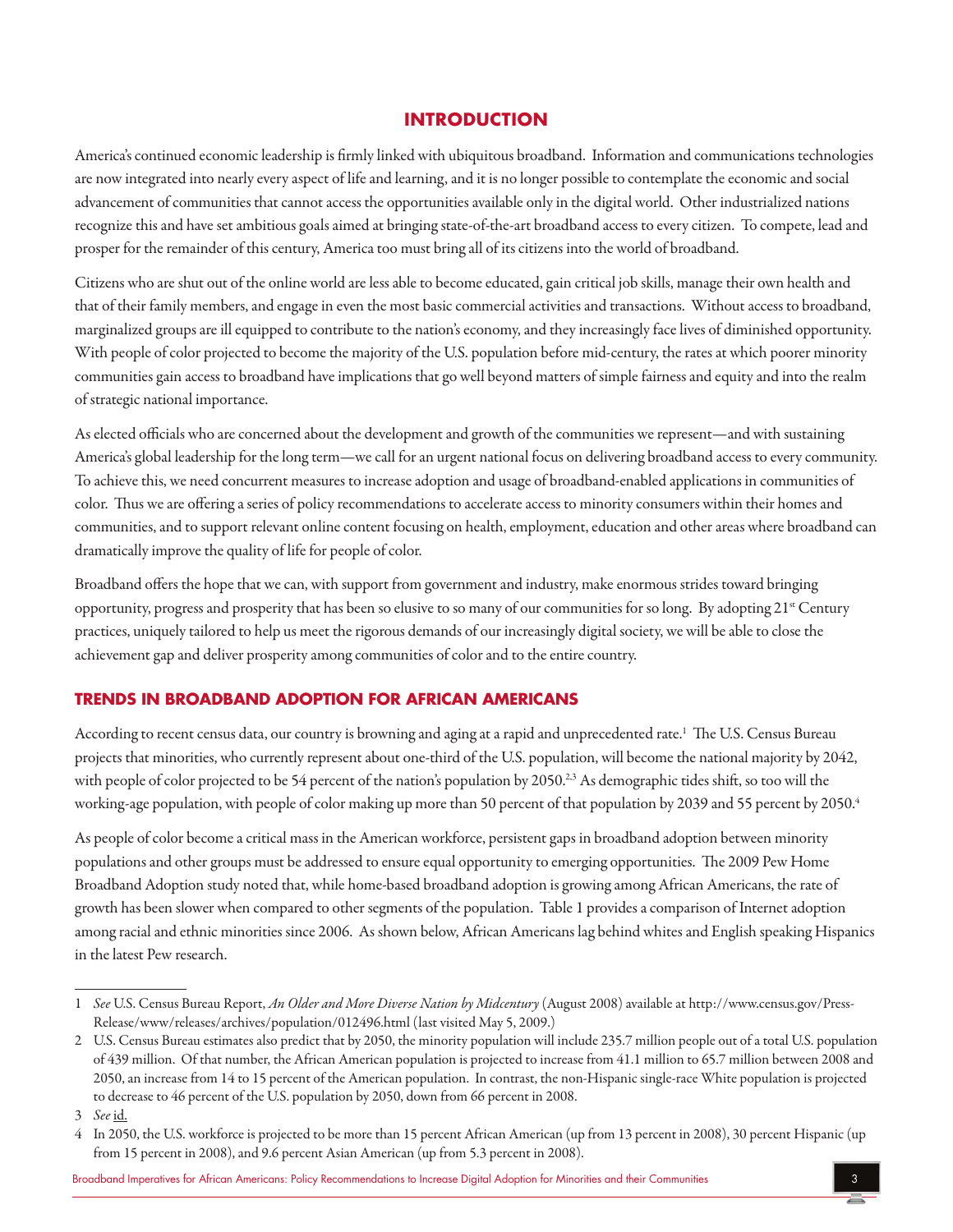#### **TABLE 1: TRENDS IN HOME BASED ADOPTION BY RACE AND ETHNICITY**

| <b>Yearly Adoption</b>      | 2006 | 2007 | 2008 | 2009 |
|-----------------------------|------|------|------|------|
| White (not Hispanic)        | 42%  | 48%  | 57%  | 65%  |
| Black (not Hispanic)        | 31%  | 40%  | 43%  | 46%  |
| Hispanic (English speaking) | 41%  | 47%  | 56%  | 68%  |

Percentage of adults in each group with broadband at home, 2006-2009

*Source: Pew Internet & American Life Project, April 2009*

The slower growth of African American broadband use is illustrated by Pew's data that offers demographic trends in Internet use. From 2008 to 2009, African Americans experienced an increase of only three percentage points for home-based broadband adoption, much lower than the increases for whites and Hispanics. Table 2 shows this comparison.

#### **TABLE 2: YEAR-TO-YEAR CHANGES IN HOME-BASED ADOPTION, 2008-2009**

|                             | <b>Percentage point</b><br>change, 2008-2009 | Percent change,<br>2008-2009 |
|-----------------------------|----------------------------------------------|------------------------------|
| White (not Hispanic)        | 8                                            | 14%                          |
| <b>Black</b> (not Hispanic) | 3                                            | 7%                           |
| Hispanic (English speaking) | 12                                           | 21%                          |

*Source: Pew Internet & American Life Project, April 2009*

#### **BARRIERS TO AFRICAN AMERICAN BROADBAND ADOPTION AND USE**

When illustrating the reasons why certain groups choose not to adopt home-based broadband, the Pew Internet & American Life Project ranks relevance as the primary factor. In 2009, fifty percent of all dial up and non-Internet users reported that they are simply not interested, too busy or that nothing could get them to switch to broadband services. Price,availability and usability, in that order, were other reasons given for non-adoption. African Americans, however, cited availability, price, relevance and usability, in that order, as their major reasons for not getting online. While price points for broadband services continue to decline, a large number of African Americans, especially those that are low-income, still face financial hardships that make it difficult for them to get online.

Family income, when coupled with race and ethnicity, continues to be a major barrier to broadband adoption when comparing African Americans with similar income groups. As Figure 1 shows, among people who did not have Internet access, almost half (49%) of African Americans had a family income of less than \$20,000, compared to 33% of whites and 19% of Hispanics within this income bracket.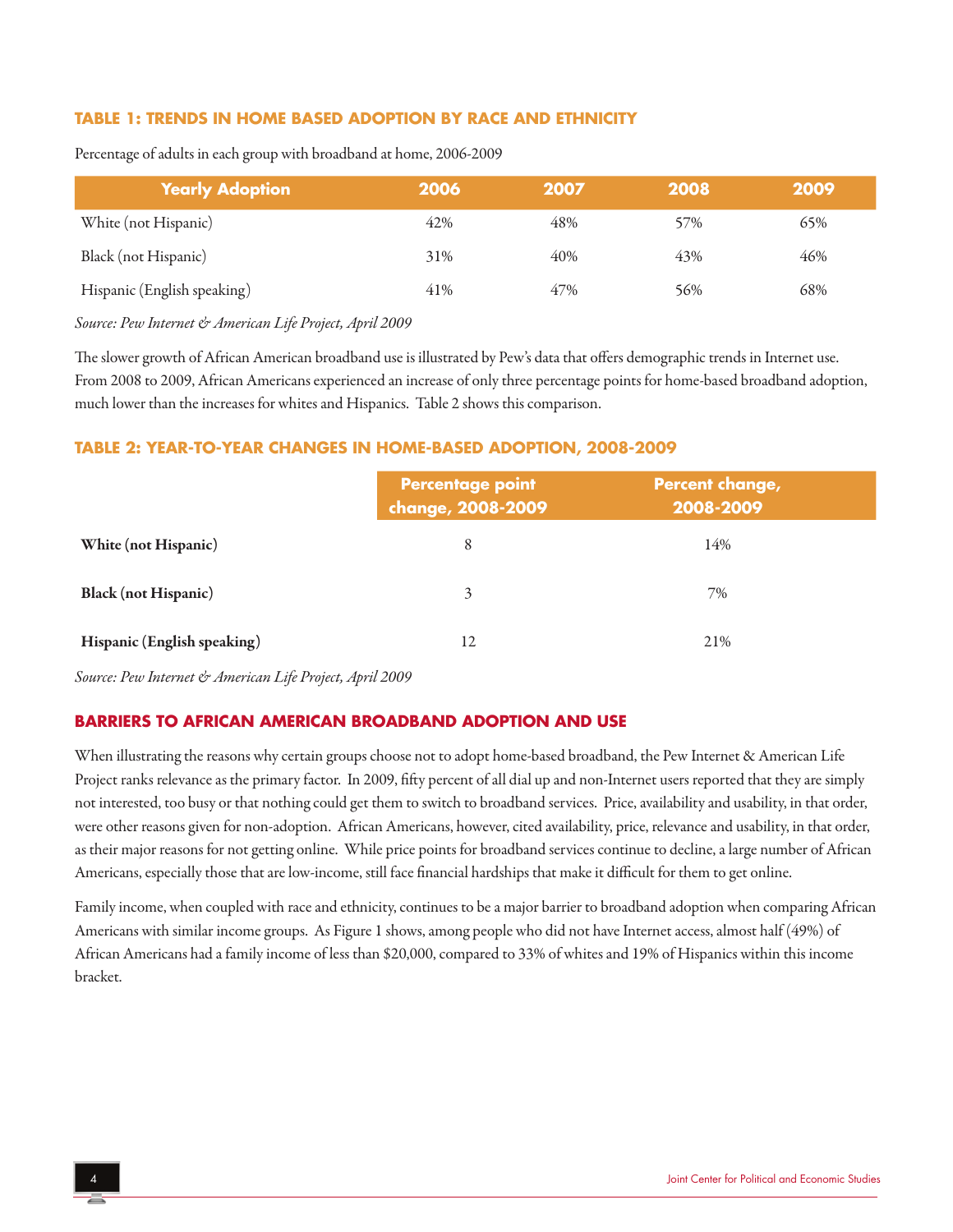

#### **FIGURE 1: NON-INTERNET USERS BY FAMILY INCOME, RACE AND ETHNICITY, 2009**

#### *Source: Joint Center's analysis of data from the Pew Internet & American Life Project, 2009*

When asked why they did not have broadband at home, two thirds of African American non-Internet users were also concerned about the cost: 53% said they would use broadband if the price came down and another 14% said they would if someone paid for it. Figure 2 offers a comparison of this data by race and interest.



# **FIGURE 2: REASONS NON-INTERNET USERS CITE FOR NOT HAVING BROADBAND AT HOME, 2009**

*Source: Joint Center's analysis of data from the Pew Internet & American Life Project, 2009*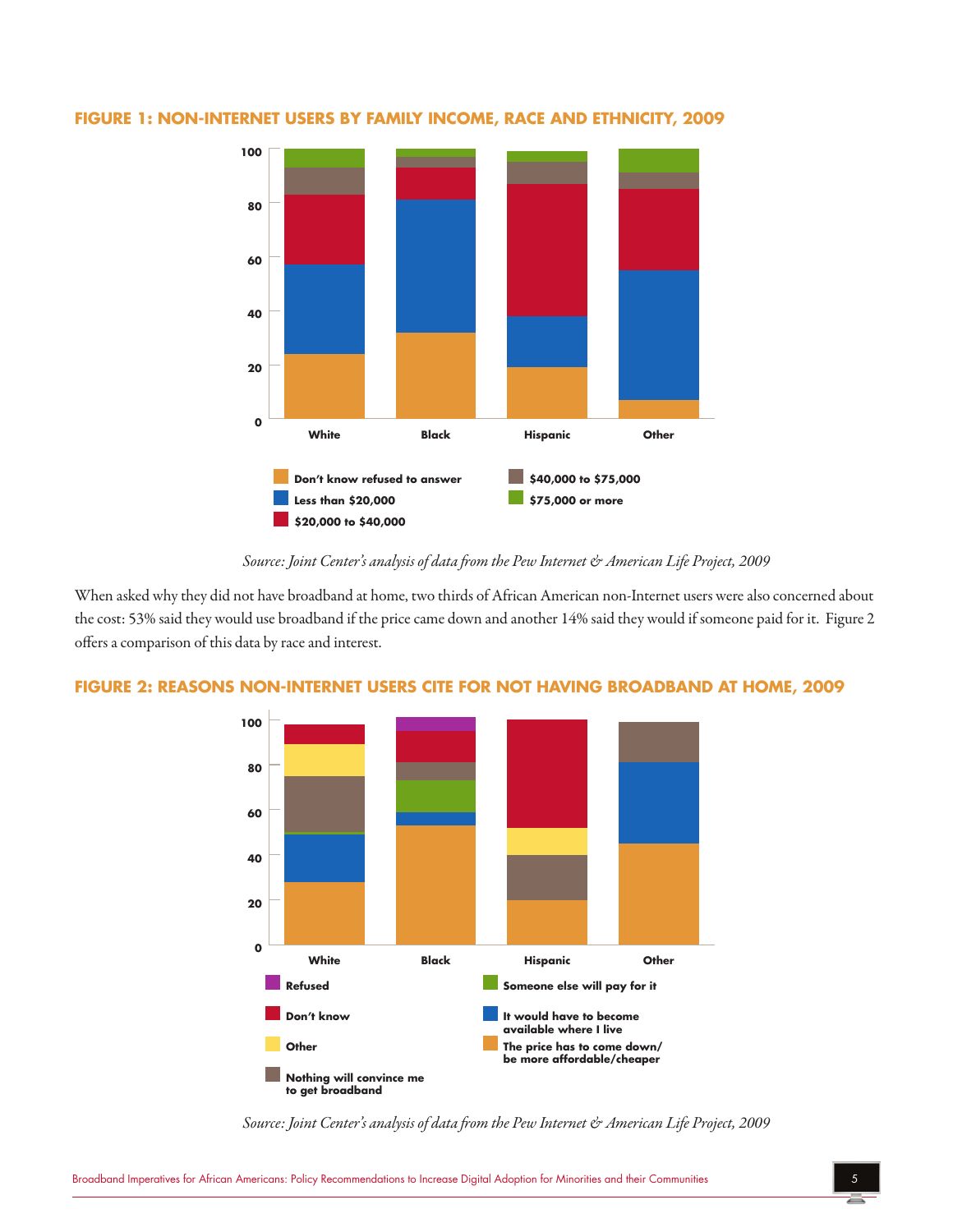Given the fact that the rate of African American unemployment continues to increase, affordability presents a tremendous barrier to African American broadband adoption. Moreover, a subscription to broadband services requires access to a computer—still the mainstream device to access broadband in the home.

African Americans, however, are less likely to own a computer. A 2005 report published by the Children's Partnership indicated that children from families with annual incomes over \$75,000 were twice as likely to have access to a computer at home than those from very low-income families; 96 percent to 45 percent. Further, a recent Pew survey (July 2009) found that half of African Americans owned desktop computers compared to two thirds of whites. Another interesting finding from the Pew research indicated that although African Americans were less likely to use desktop computers to access broadband, they were more likely to access the Internet through wireless devices (see Table 3).

# **Device White Black Hispanic** Cell Phone 84% 83% 89% Desktop Computer 66% 51% 64% Laptop Computer 56% 34% 56% Game Console 57% 57% 46% 57% 57% iPod or mp3 Player 42% 44% 61% PDA 12% 12% 12% 24% Electronic Book (Kindle, Sony) 1% 7% 2% % with at least one item  $92\%$  89% 89% 94% % with at least two items 79% 69% 83% % with at least three items 57% 53% 53% 53% 73% % with at least four items  $38\%$   $34\%$   $34\%$   $57\%$ % with at least fiveitems 18% 22% 34%

## **TABLE 3: HARDWARE FOR ACCESSING THE INTERNET BY RACE AND ETHNICITY**

*Source: Pew Internet & American Life Project, July 2009*

Certainly, the increasing use of cell phones by African Americans offers promise for narrowing the digital divide. Going forward, more research can better understand the depth and breadth of available mobile applications, especially those that improve quality of life indicators, and explore whether flexible pricing and ownership models have the potential to facilitate greater adoption and use of mobile devices by minorities.

Disparities in broadband adoption threaten to leave a growing proportion of our society adrift and unable to participate in an increasingly information-driven economy. Focused and strategic "digital inclusion" initiatives may well be the best and most cost-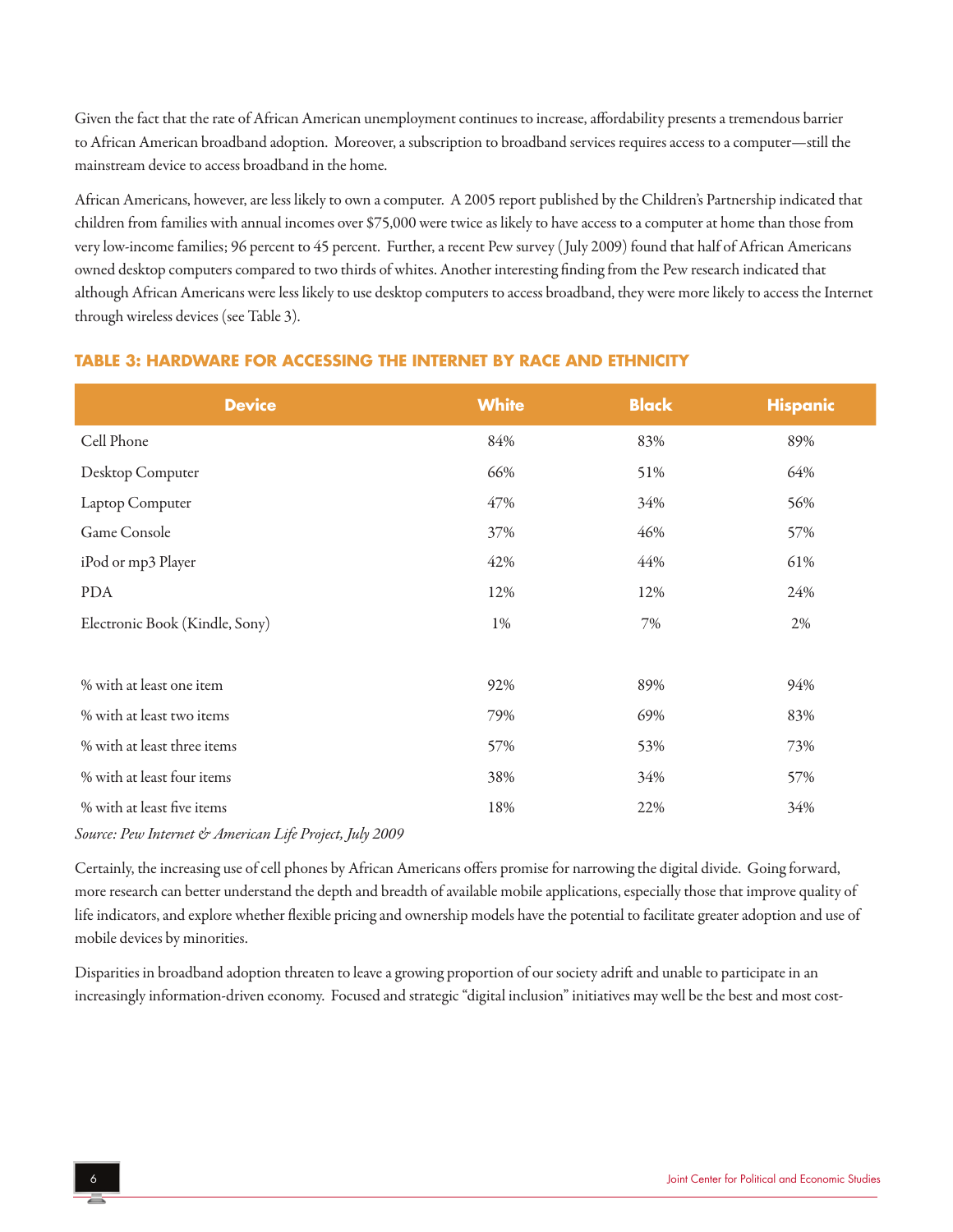effective ways of expanding opportunity and generating social progress in communities where previous economic development efforts historically have had limited success.<sup>5</sup> This is the view of the University of Minnesota's Institute on Race and Poverty, which asserts that "access to computers, broadband services, web-based applications and the Internet in general are all ultimately about access to opportunity. Life opportunities including living wage employment, housing that is affordable to local residents, social and health services conveniently located and priced, good quality public educational systems, and more."<sup>6</sup>

## **PROMOTING BROADBAND ADOPTION AND USE AMONG MINORITIES**

With the passage of the American Recovery and Reinvestment Act ("ARRA"), which includes \$7.2 billion for the deployment of broadband infrastructure,<sup>7</sup> Congress and President Barack Obama signaled a new determination to support efforts at advancing broadband accessand use. The U. S. Department of Commerce's Broadband Technology Opportunities Program (BTOP) has been designed to support broadband deployment, sustainable broadband adoption and public computer centers, though the "minimum" amounts designated for the latter two purposes are disproportionately small. All of these components contribute to the broader competitiveness of the United States when it comes to technology access. On top of this, the Federal Communications Commission is currently preparing and seeking input on a plan to develop a comprehensive blueprint for the National Broadband Plan to improve broadband consumer and institutional access and adoption. It is our view that both of these efforts should be guided by an understanding that access to broadband is essential to economic and social progress in every community, and that broadband itself can be an essential tool for bringing jobs, economic development and a better quality of life in economically challenged communities across the country.<sup>8</sup>

## **BROADBAND IMPERATIVES TO INCREASE DIGITAL ADOPTION FOR AFRICAN AMERICANS AND THEIR COMMUNITIES**

We recommend a three-tiered approach to increasing broadband adoption for African Americans:

- 1. Broadband must be brought directly to consumers, especially at public anchor institutions, community based organizations and within the home, for increased productivity and mobility.
- 2. Broadband access must be coupled with relevant online content and digital literacy training that nurtures a culture of use among African Americans, and helps people value broadband as an essential service that can improve their lives.
- 3. Sustainable broadband adoption efforts must be aligned with key areas such as education, healthcare and employment that improve quality of life for African American consumers.

- 6 Orfiled Miron, Luce, Thomas "Digital Justice: Progress towards Digital Inclusion in Minnesota." Institute on Raceand Poverty: Research, Education and Advocacy. Dec. 2006. http://www.irpumn.org/uls/resources/projects/DigitalJustice.pdf.
- 7 In addition to the infusion of capital, the federal government is providing to deploy broadband infrastructure, large communications companies spend, on average, more than \$60 billion a year to provide broadband infrastructure to the country.
- 8 On August 14, 2009, the National Lieutenant Governors Association ("NLGA"), National Black Caucus of State Legislators, National Hispanic Caucus of State Legislators ("NHCSL"), American Legislative Exchange Council ("ALEC"), National Association of Counties ("NACo"), National Conference of Hispanic Legislators ("NCHL"), Women in Municipal Government ("WIMG"), National Black Caucus of Local Elected Officials, and National Association of Black County Officials, representing the interests of state and local governments, expressed their members' view that Congressand the FCC should adopta national broadband policy that focuses on promoting adoption and use of broadband technologies by all Americans regardless of race, income, orage.

<sup>5</sup> On June 5, 2009, the National Black Caucus of State Legislators ("NBCSL"), National Organization of Black Elected Legislative Women ("NOBEL"), National Conference of Black Mayors ("NCBM"), National Black Caucus of Local Elected Officials ("NBC-LEO"), and National Association of Black County Officials ("NABCO") submitted aletter to the FCC regarding the development ofa National Broadband Plan. They commented that "the fate of our nation is on the line, and broadband technology can, and must, be used to help improve our population, particularly members of minority, low-income, unserved and underserved communities." Carter, Margaret, Haithcox, Linda, Hudson, Heather, Lynum, Daisy, Smyre, Calvin. Letter to the Federal Communications Commission. June 5, 2009. African-American Elected Officials Policy Group Foundational Principles regarding the development ofa National Broadband Plan as required by the American Recovery and Reinvestment Act of 2009, GN Docket No. 09-51.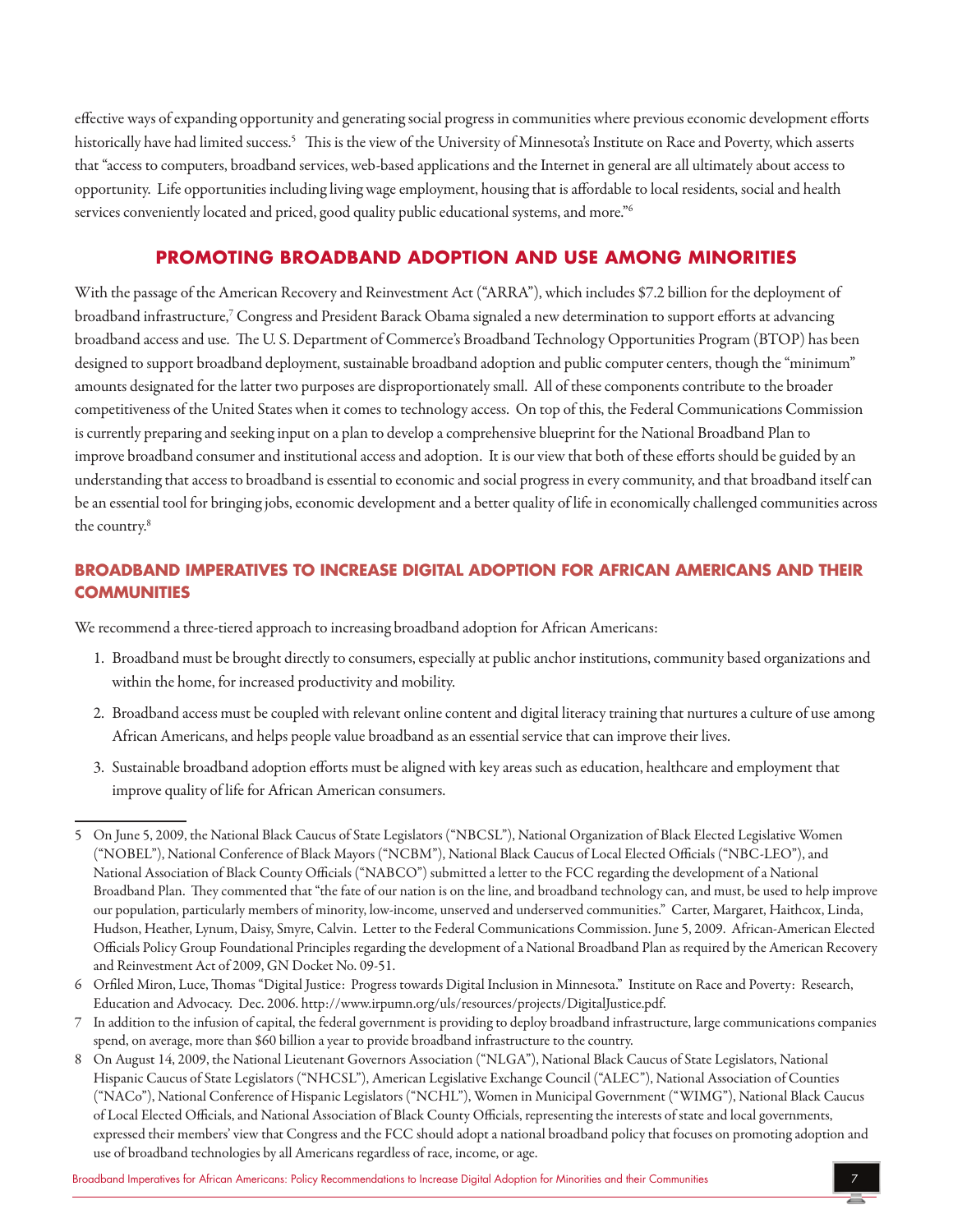As elected officials, we envision a broad collaborative effort that involves all levels of government – federal, state and local – and all sectors of the telecommunications industry in an effort to leverage available resources and scale successful programs to increase broadband adoption among minority populations. Public-private partnerships are supported throughout these policy recommendations and various national programs and initiatives that have shown promise in some parts of the country are also cited in this report.

## **BROADBAND MUST BE BROUGHT DIRECTLY TO CONSUMERS, ESPECIALLY AT PUBLIC ANCHOR INSTITUTIONS, COMMUNITY BASED ORGANIZATIONS AND WITHIN THE HOME, FOR INCREASED PRODUCTIVITY AND MOBILITY.**

The creation of an inclusive digital ecosystem is our highest priority recommendation to increase broadband adoption and use among African Americans and other people of color.

Broadband must be made available at public institutions (e.g., schools, libraries, park districts and hospitals) and in the home if it is going to be the driver that reinvigorates equal opportunity. Strategies to accelerate broadband adoption among African Americans must appeal directly to the needs of consumers, ensuring that they have choices for broadband services, competitive pricing and payment plans, and convenient applications that inspire broadband use and retention.

#### **BROADBAND IN THE COMMUNITY**

The Montclair State University (MSU) Campus Connect Program is an innovative model that exemplifies why relevance is critical to attract and retain people online. The program is supported through a wireless technology platform where students, teachers and administrators maintain connections to enhance the overall educational experience. In this virtual environment, each student uses his or her access to receive class updates, connect with classmates and professors and even communicate with security while traveling across campus. Students are always connected to teachers and administrators and the use of technology is integrated within the core curricula. Thus, students have the ability to engage professors and their peers irrespective of place and time, thereby increasing students' ability to succeed in MSU's challenging academic environment.

For minorities to effectively engage new technology, it must be accessible, convenient and relevant to users. In the spirit of MSU's Campus Connect program, new technology should enable and support relationships, particularly those with key influencers in their lives—employers, teachers, health care providers, social service workersand family members. The MSU Campus Connect program model suggests that broadband should be distributed with a purpose. In this case, the focus is on improving the university's educational experience for the various stakeholders. Among those that have been slow to adopt broadband and/or exhibit marginal use, we must consider the correct pathways for engagement, e.g., healthcare, employment, education and leverage the network to eliminate obstacles for African Americans.

More importantly, the technology platform must be easily integrated into the existing environment of users, thus complementing the context in which communities of color function. The high penetration of mobile devices among minorities might be partly attributed to lack of space for stationary desktops or transitional living conditions, the need to feel instantly connected to social networks or the ability to customize and control content. Strategies that focus on meeting people "where they are" will be most effective in getting these targeted populations online. While more research can inform the extent to which cell phones and other mobile devices can match the computing potential of personal computers, the MSU Campus Connect case study demonstrates that ease of use and user convenience are key factors in getting people to benefit from robust networks. For African Americans, the ability to have a seamless experience, with less focus on the device used to connect, might increase broadband adoption and use.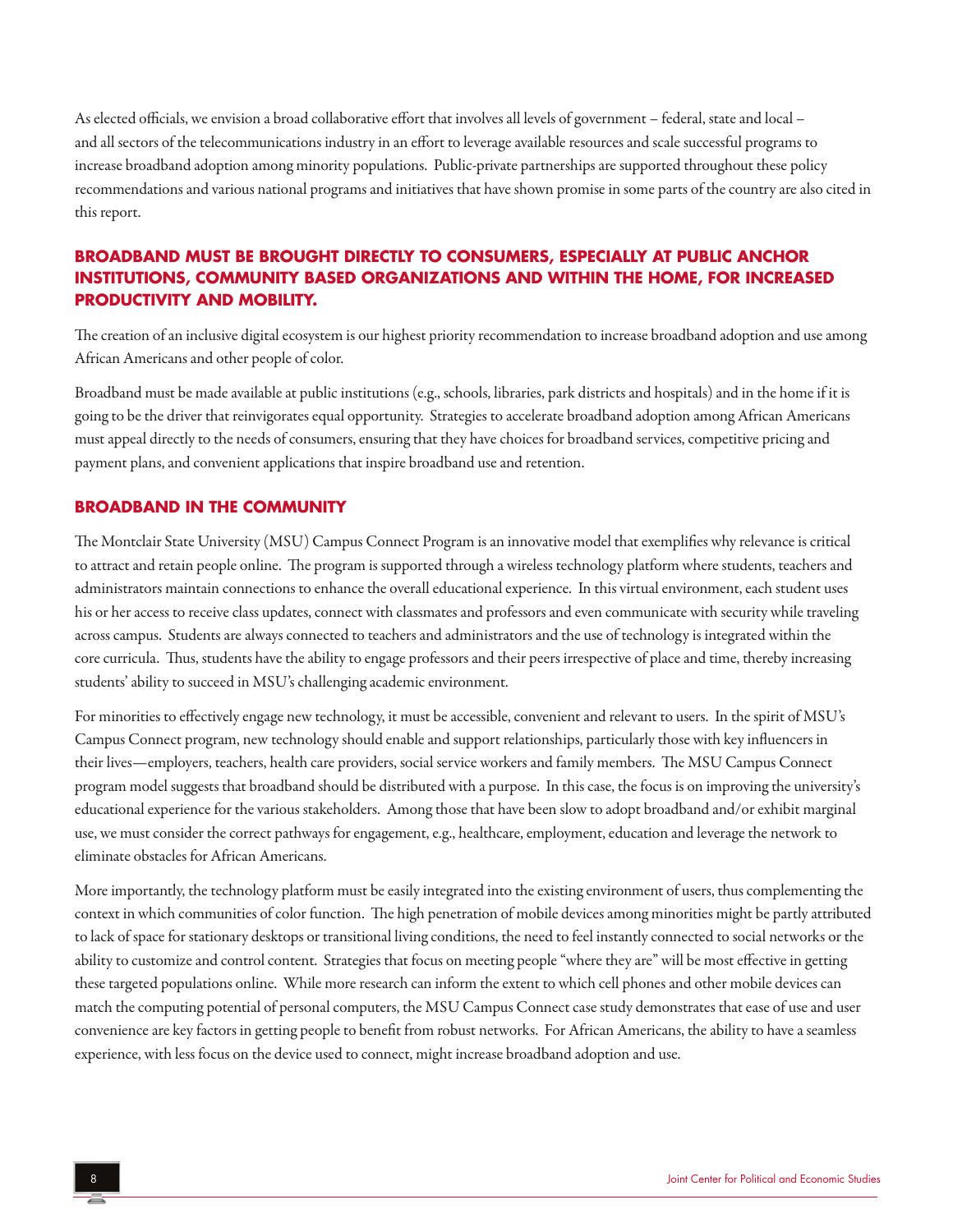Additional significance of the MSU Campus Connect program is its ability to be sustainable. The program is part of the university's core curricula, so that learning modules and extracurricular activities are interdependent with the program. The MSU program is sustained through general tuition fees – underscoring the importance of reliable funding to establish infrastructure and training for social service programs serving disadvantaged populations.

When dealing with low-income, minority populations for example, social service programs could move to primarily engage clients through broadband and be provided with funding—whether government or philanthropic—to support technical infrastructure and staff training. To date, government support for nonprofits has primarily provided hardware, and organizational access to web-based interfaces that facilitate program reporting and fiscal accountability. Reordering government investments to focus on how agencies connect to people is integral to increasing adoption among African Americans, especially those that are dependent upon public benefits and government supported programs. Public-private partnerships can also find ways to make broadband more affordable for low-income users through the creation of subsidies targeted to the poor. Competitive pricing and payment plans can also be explored by industry to increase adoption among new or marginal users that can ultimately lead to more sustainable uptake.

As with the MSU program, broadband users should be able to experience broadband and all of its benefits within familiar and comfortablesettings to drivealocalculture of use. Therefore, broadband should beintegrated into community institutions such as churches, day care centers, parks, and commercial establishments such as barber and beauty salons where local residents congregate on a regular basis. Moreover, our ability to ensure that broadband is readily available in all of our public anchor institutions, with some level of consistency between these access points is equally important. Parents of school-age children, for example, should be able to tap into robust educational content anywhere within their community- whether a community center, library or place of worship.

The Broadband Technology Opportunity Program, funded through the ARRA, as well as the forthcoming FCC National Broadband Plan, can be major catalysts to increase the number of minority users that feel comfort, convenience and control when accessing the Internet.

## **POLICY RECOMMENDATIONS:**

- Existing BTOP funding, and any future appropriations, should be much more heavily weighted toward supporting sustainable broadband adoption, particularly those programs that are localized to meet the unique needs of African American consumers.
- National broadband policy should include a restructuring of the Universal Service Fund ("USF") to provide financial support to households that are unable to afford broadband services.<sup>9</sup>
	- A possible opportunity is to allocate funds toward a Broadband Connect program that could be offered to low-income consumers that requirea government subsidy to get online. Funds for this new program could also go towards vouchers to subsidize low-cost or refurbished hardware.

<sup>9</sup> The Universal Service Fund wasestablished by the Federal Communications Commission in 1996 to ensurethatadvanced communications services are available to consumers and are affordable and capable of adoption and use. Telecommunications providers contribute to this fund via an assessment on their interstate and international revenues; these assessments go to one of four potential pools of funding -- high-cost, low-income, schools and libraries and rural health care – to offset the consumer costs associated with obtaining and maintaining access and use of advanced communication technologies. Federal Communications Commission, "Universal Service," http://www.fcc.gov/wcb/tapd/ universal\_service/; Universal Service Administrative Company, "Universal Service Fund," http://www.universalservice.org/about/universalservice/.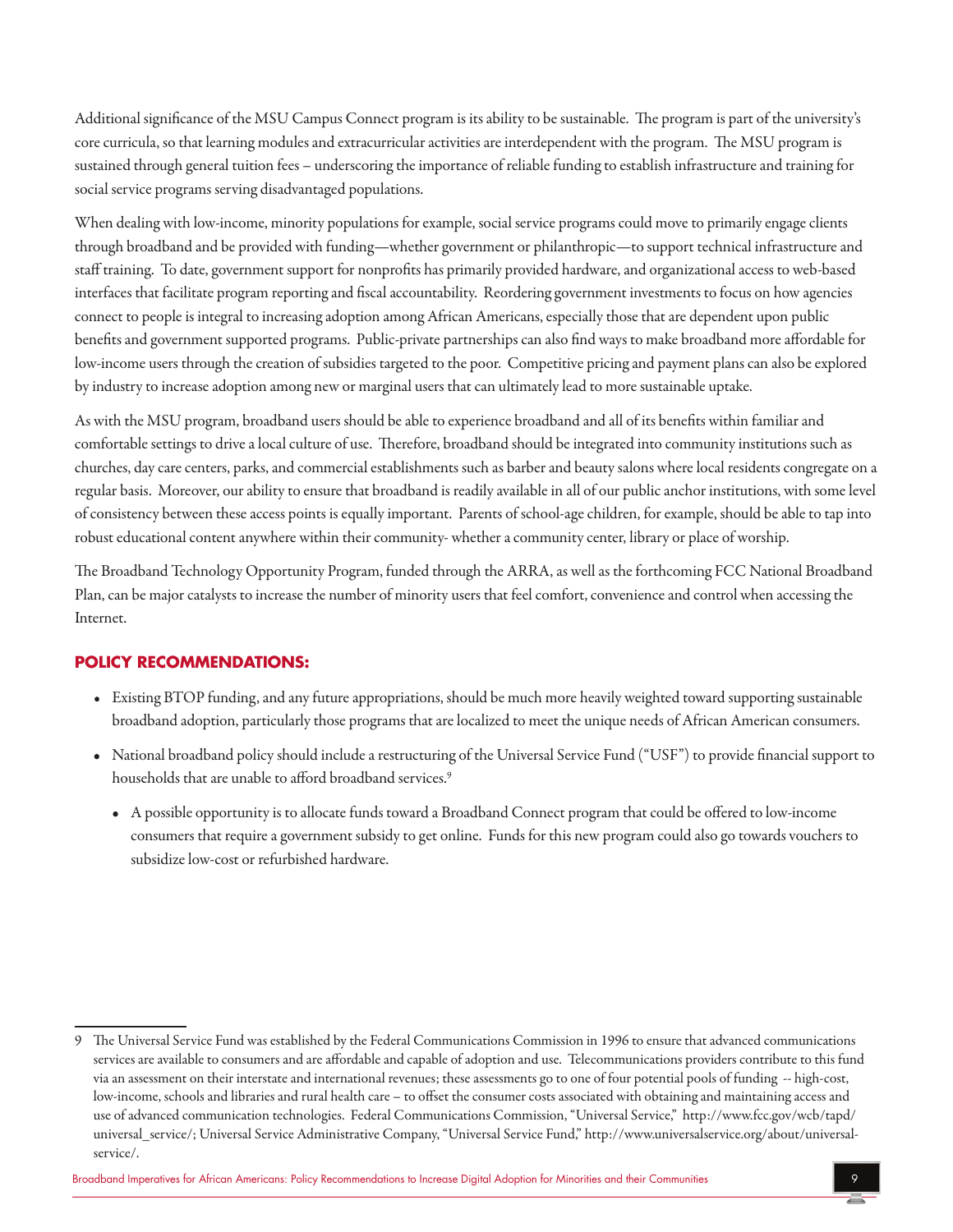- Libraries, schools and other anchor institutions within low-income minority communities should have special exceptions under the Schools and Libraries Program of the Universal Service Fund, commonly known as the "E-Rate," to offer free broadband services to surrounding communities, especially to subsidized housing and agencies that serve disadvantaged youth and adult residents.10
- Minority consumers should leverage their buying power in order to encourage the industry to develop more competitive pricing plans, stored value cards and other user-friendly payment plans that promote low-income and minority adoption by addressing barriers to consumer participation (e.g., limited spending power and credit checks).
- Municipal social service agencies and nonprofit organizations should receive economic stimulus funding to adapt to new technologies—especially broadband and social media—to improve their connections to populations in need of social services, educational resources and family support.
- Minimum community broadband requirements (e.g., speed, latency, etc.) must be established in the National Broadband Plan to ensure that minority and low-income consumers can take advantage of current and next generation networks to reap the continuing benefits of digital access.
- City, county and state governments should be provided with stimulus funds for digital awareness and broadband literacy campaigns that increase minority engagement with broadband.

## **BROADBAND TO THE HOME**

Justaselectricity and running water have becomecommonplace fixtures in our society, broadband to the home must be deemed essential. Government should help ensure its availability to all Americans regardless of geographic location and economic situation.

By providing expanded learning opportunities, as well as new avenues of access for employment, commerce and health care, broadband introduces opportunities for economic and social advancement into communities. Broadband in the home can help minimize the socio-economic disparities that persist among low income, minority or socially disadvantaged populations, which tend to be disparately impacted by a lack of access to quality information or essential services.

Efforts to bring broadband to individuals within government assisted housing are already underway. Edgewood Terrace, a mixedincome housing complex located in northeast Washington, D.C. installed a new broadband infrastructure as a means of promoting economic vitality and reversing urban blight. Through ajointeffort by the Community Preservation and Development Corporation (CPDC), the U.S. Department of Housing and Urban Development (HUD), and the Department of Commerce's former Technology Opportunities Program (TOP), a comprehensive strategy was developed to promote economic opportunity, educational advancement, and a stronger, more vibrant community by deploying broadband to each individual residence. Today, every one of the 792 Edgewood Terrace residences is wired for broadband and more than 2,400 users are now registered on the community network. Since broadband has been rolled out to Edgewood Terrace, violent crime and gang activity have decreased and parents have seen a decided improvement in the academic performance of their children.

One Economy Corporation, a global non-profit committed to accelerating broadband access for the poor, provides another case study for getting access into the home. For thelast five years, One Economy haschanged housing policy in several states to bring broadband connections to over 350,000 units of affordable housing across the nation. By leveraging the low-income housing tax credit and redirecting funds toward broadband deployment, thousands of families are now benefitting from free or low cost broadband

<sup>10</sup> The E-Rate wasenacted as part of the Telecommunications Act of 1996. It isadministered by the Universal Service Administrative Company (USAC) under the direction of the Federal Communications Commission (FCC), and provides discounts to assist most schools and libraries in the United States to obtain affordable telecommunications and Internet access. It has helped transform America's schools and libraries into modern institutions. Seetheimpact of the program on communities in thejoint report of the Education and Library Network Coalition (EdLiNc)and National Coalition for Technology in Education and Training (NCTET)at http://www.edlinc.org/pdf/NCTETReport\_212. pdf (last visited on September 21, 2009).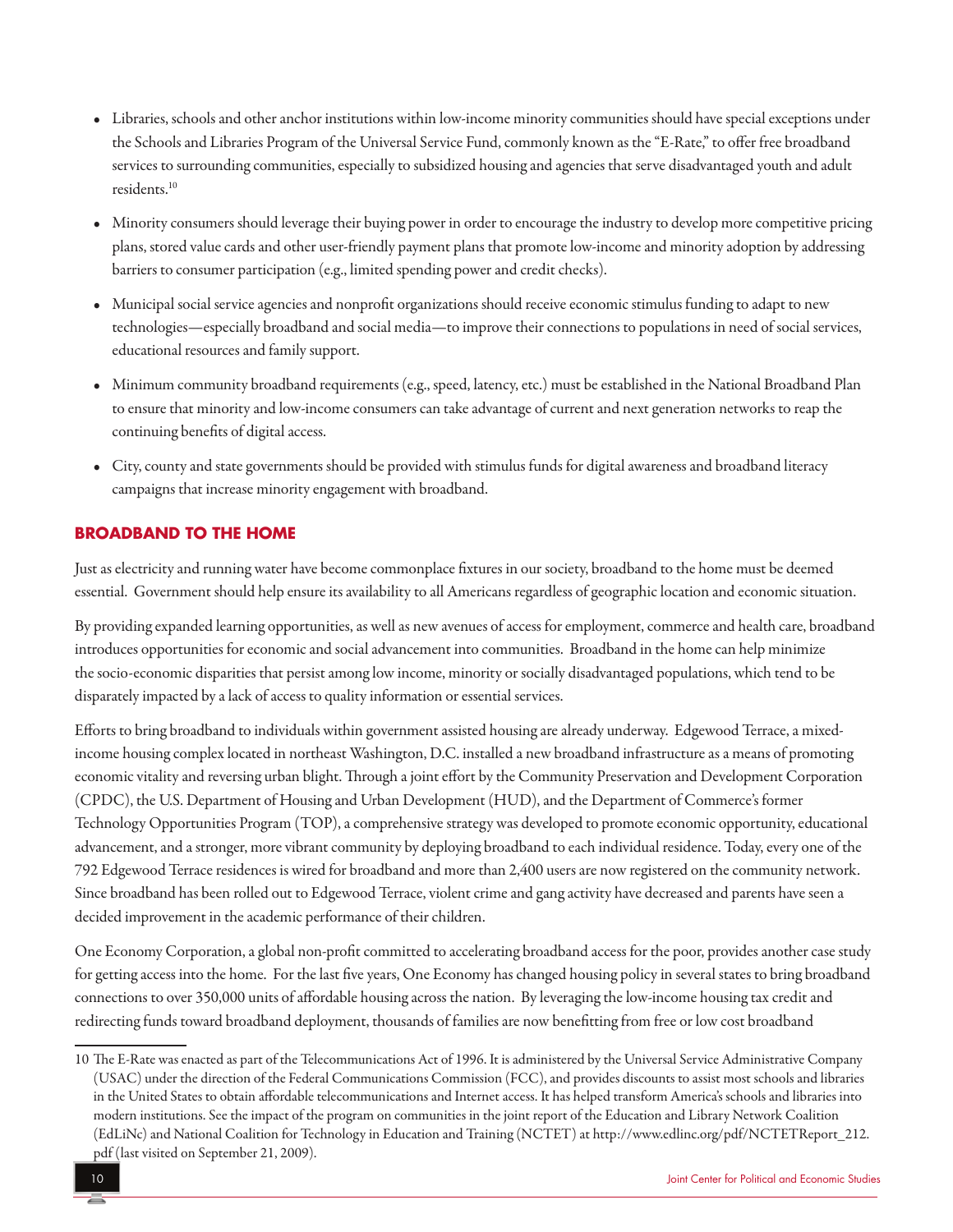service. Drawing from One Economy's model, housing mandates with earmarked funding could ensurethan an in-home broadband connection is no longer justa perk for those with means, buta utility forevery American household.

## **POLICY RECOMMENDATIONS:**

- Federal and local legislators can ensure that all for-profit and non-profit developers that receive government housing subsidies installand maintain free or low cost broadband services for disadvantaged residents.
- Developers and property managers that receive government support should also install a personal computer in every unit as a "home appliance" to reduce disparities in computer ownership.
- Government agencies receiving federal funds that contemplate the use of broadband to supplement or effect program completion should be required to coordinate with each other regarding the implementation of any such broadband-enabled capital infrastructure project or service delivery programs, e.g., the development of a smartgrid or nationalized telemedicne programs. Moreover, once the opportunities for interagency cooperation are identified, e.g., healthcare, education, employment and training, additional points for stimulus funds should be allocated to reward grantees interested in the cross pollination of broadband access.

# **BROADBAND ACCESS MUST BE COUPLED WITH RELEVANT ONLINE CONTENT AND DIGITAL LITERACY TRAINING THAT NURTURES A CULTURE OF USE AMONG AFRICAN AMERICANS, AND HELPS PEOPLE VALUE BROADBAND AS AN ESSENTIAL SERVICE THAT CAN IMPROVE THEIR LIVES.**

While deployment of broadband into unserved and underserved communities is vitally important, we must undertake efforts to ensure that, once people get broadband, they are able to use and benefit from it. To that end, we should rely on community colleges, libraries and Historically Black Colleges and Universities ("HBCUs"),<sup>11</sup> community technology centers and other community centers to ensure that members of our communities who are unable to adopt broadband individually or at home can receive access to broadband technology.12

We should likewise rely increasingly on the broadband opportunities being created by our civil rights organizations<sup>13</sup> through their national public computing and digital learning centers. In addition to their ability to provide broadband access points, these

<sup>11</sup> Like the effort currently being pursued by the Benedict College Department of Community Development, HBCUs can be used as access points and training grounds to promote the increased use of advanced communication technologies. Benedict College's Division of Community Develop has developed a Broadband in Cities and Towns initiative that is keenly focused on exploring the impact of broadband on education and economic development, particularly for African Americans ofextremely limited economic means. Each year, Benedict College hosts a broadband forum that brings national thought leaders together to explore the import and impact of broadband on communities of color. Benedict College, "Division of Community Development," http://www.benedict.edu/divisions/comdev/bc\_community\_dev.html; Benedict College, "Broadband in Cities and Towns," http://www.benedict.edu/divisions/comdev/bc\_community\_dev.html .

<sup>12</sup> On April 13, 2009, the National Conference of Black Mayors, National Black Caucus of State Legislators, National Organization of Black Elected Legislative Women, National Black Caucus of Local Elected Officials,and National Organization of Black County Officials wroteto the Office of Telecommunications and Information Applications ("OTIA") and the Broadband Technologies Opportunity Program of the U.S. Department of Commerce, recommending that NTIA and RUS award funding to HBCUs that assist in correcting broadband service disparities. Carter, Margaret, Haithcox, Linda, Hudson, Heather, Lynum, Daisy, Smyre, Calvin. Letter to Bernadette McGuire-Riveraand David P. Grahn. April 13, 2009. African-American Policy Group Foundational Principles regarding the American Recovery and Reinvestment Act of 2009, Broadband Initiatives, Docket No. 090309298-9299-01.

<sup>13</sup> The National Urban League, the National Council of La Raza, the Asian American Justice Center, the League of United Latin American Citizens and One Economy Corp. have united to create the Broadband Opportunity Coalition ("BBOC") to advance minority broadband adoption, literacy and minority entrepreneurship. BBOC and One Economy haveapplied for funding through BTOP to expand the more than 300 public computing centers used by the BBOC member organizations nationwide as a means of enhancing educational outreach and economic opportunity for communities of color. These centers would provide opportunities for wide-scale broadband and computer access to people who cannot afford to take advantage of broadband opportunities at all. They would likewise serve as a training ground for the creation and development of new digital life-management skills within communities of color.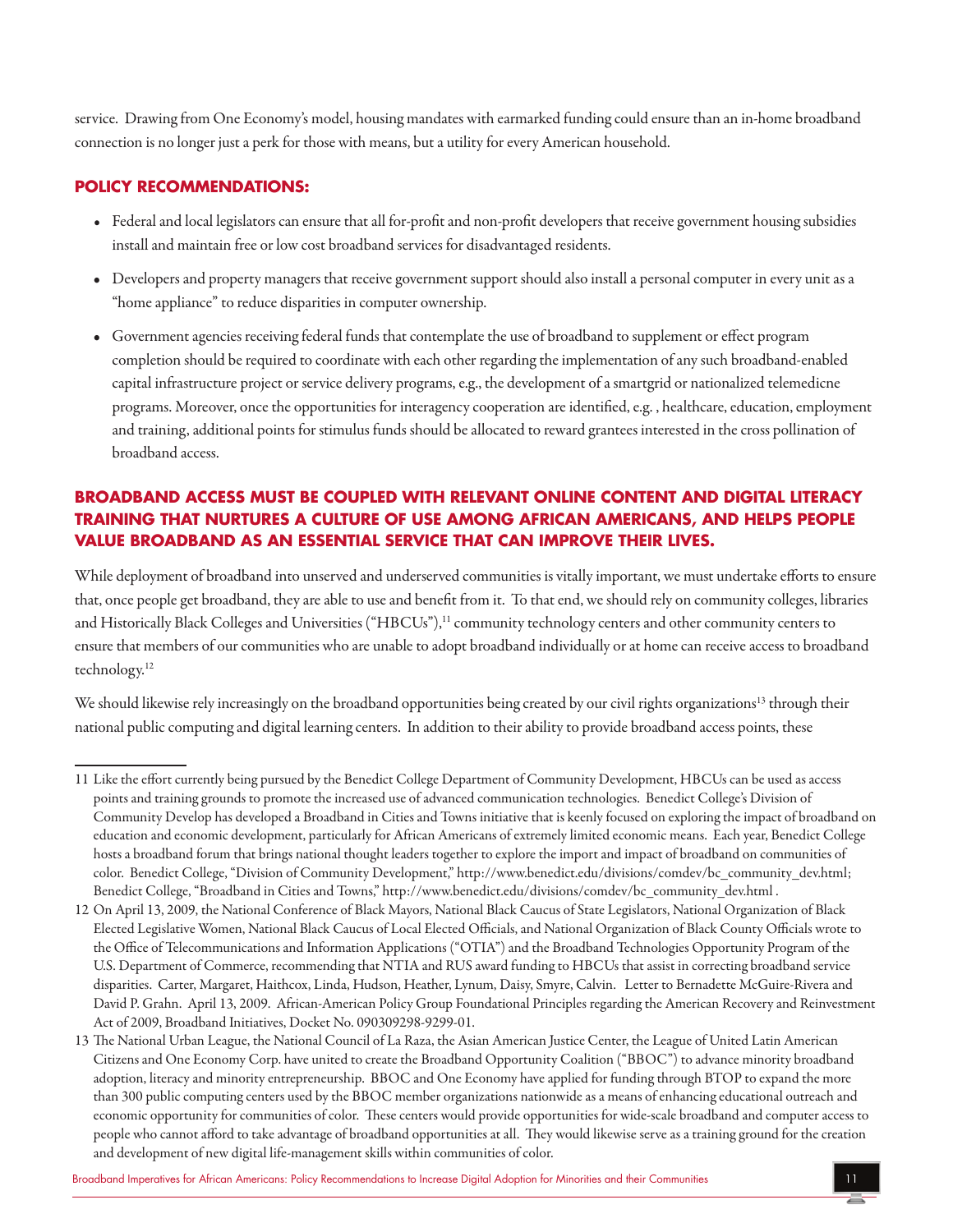community centers play an essential role in providing digital literacy training so that the people attending the centers can make maximum use of the technology and tools available to them.<sup>14</sup>

As America looks to community service to build better communities and enrich the experiences of citizens, digital literacy training whether facilitated by adults, youth or seniors – can be a new force in the service learning environment. Community service programs such as AmeriCorps, VISTA, Teach for America, and City Year could take on the task of raising the technical proficiency of marginalized communities. These program volunteers could be internal or external to the community, as long as they undertake to raise the understanding and skill sets of individuals left behind in the digital age. As part of this initiative, a core curriculum around digital citizenship could effectively prepare young people on Internet safety and expose them to the multitude of Internet resources.

Meaningful, online content accelerates broadband adoption when it is designed to inspire and motivate people to take action to improve their lives. While many would suggest that traffic to the Internet is driven primarily by entertainment and social networking sites that include Facebook, Gather and My Space, the challenge of steering first time or late adopters to more public purpose content provides a new opportunity to address relevance issues.

Government can play a leading role in this by speeding up the process of moving public services online, taking measures to help citizens understand and access them and linking citizens to social networks to encourage the development of online communities that can help bricks-and-mortar communities address issues of concern. Meanwhile, we should facilitate an environment in which social media and Internet-based applications can be used to encourage private efforts to produce content that enables people to see and feel the value of broadband for themselves in envisioning how their lives can be improved with broadband.

The Obama Administration and the new FCC led by Chairman Julius Genachowski have already begun to demonstrate the importance and power of online access to government services through the various websites they have deployed in recent months. Governments on the state and local level now have an opportunity to follow the trends started by federal government in moving their services online, and making them exciting, interesting applications that are not only informative but engaging while serving a great social utility.

One Economy Corporation's focus and attention on the creation of public purpose media has been defining and shaping the way low income people consume online content. Early this year, One Economy released Diary of a Single Mom. Produced by the V-Studio,<sup>15</sup> Diary of a Single Mom is a web-series about three culturally diverse women raising children on their own who have to navigate a variety of life issues such as managing childcare, healthcare, education and finances on their own. Each time a person visits Diary of a Single Mom to view an episode, she also has an opportunity to interact with the Toolbox, powered by the Beehive,<sup>16</sup> a web portal that provides useful self-help information and resources. In its pairing with Diary of a Single Mom, the Toolbox topics include mortgage and rent calculations, home decoration tips, after-school programs and information about child support and estate planning. Beyond this particular application, the Beehive provides tax management skills, academic tutorial and motivational programs, and other selfhelp/self-improvement modules.

<sup>14</sup> Connected Nation's No Child Left Offline and Computers for Kids programs both provide innovative approaches to providing children with access to computers and broadband so that they can perform basic computing functions and reap the benefits of access to a broadband-enabled world. Similarly, One Economy's Digital Connectors program trains young people who, for no fewer than 15 hours ofcommunity servicea week, go out into their communities and work with the elderly and other disadvantaged populations to impart the digital literacy skills and training they will need to effectively navigate online environments. In exchange for their service, Digital Connectors are afforded their own computers.

<sup>15</sup> Founded by One Economy and actor, producer, and director Robert Townsend, the "V Studio" serves as a hub for "the creation and development of informing, engaging media that has the defined purpose of assisting the American public in relevant matters of health, welfare, and safety."

<sup>16</sup> The Beehive (www.thebeehive.org) isan award-winning, multilingual Web portal that provides low-incomeindividuals web-based toolsand information about financial services, education, jobs, health care, and family. The site features topics that can help people raise their standard of living by accessing information and learning how to take action on issues that are important to them and can change their lives.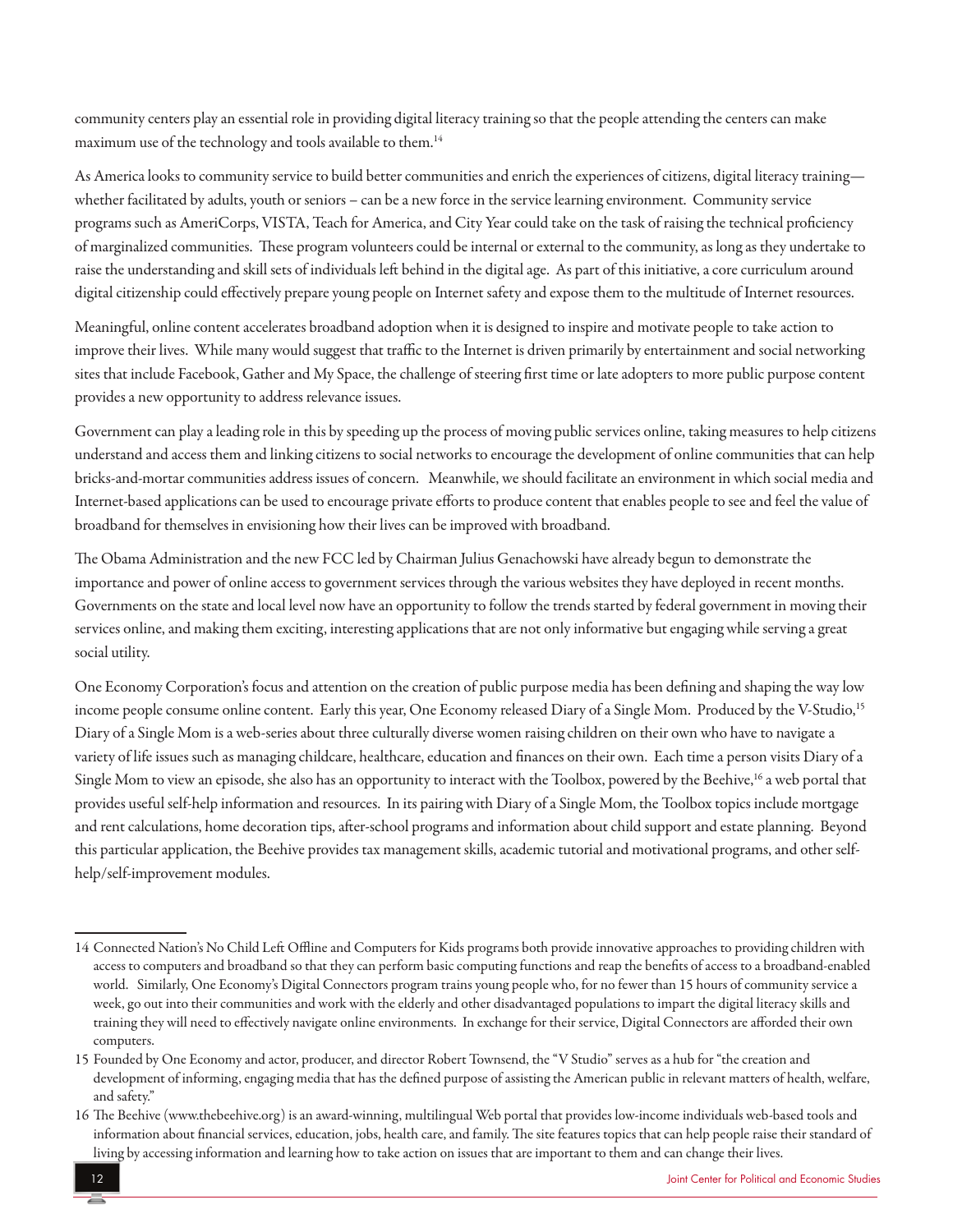Diary of a Single Mom is a stellar example of how video can be used to educate, inspire and motivate people toward action. Through the content created by Diary of a Single Mom, and the information made available by the Beehive, users of the One Economy portals are simultaneously educated and entertained. Moreover, once they are drawn online by this compelling coupling of content and informational resources, they have a new incentive to find additional services and programs online to help them better navigate life decisions.

As the Internet becomes perceived as a life-resource, African Americans and other people of color will be more likely to seek opportunities online that they can integrate into their lives. The resulting increased exposure to relevant content will motivate African Americans to adopt and use broadband, the vehicle by which that relevant content is being delivered.

Obviously, consumers need to know that the Internet can help solve every day problems, while understanding how to avoid predatory and privacy infractions. Thus, educational efforts to help African Americans address possible breaches of their privacy must be supported. Private industry, along with nonprofit groups that support safe web environments, can be helpful in creating and implementing this type of campaign.

In defining the breadth of broadband adoption opportunities available to us, the FCC, along with other federal agencies and branches of government and the communications and software industries, should also focus on promoting broadband-enabled applications related to healthcare, education, energy, transportation, workforce development and the provision of government services that will help the American people, particularly communities of color, better understand the ways in which broadband can facilitate new opportunities in our new economy.

To effectively and expeditiously inform and educate the American public—on a wider scale—about the transformative power of broadband, our nation's leading and most innovative companies should band together and apportion a percentage of their marketing and advertising dollars and/or airtime specifically to broadband outreach, much as they did during the transition to digital broadcast television. Representatives from each sector of the industry should work together to develop consistent messaging campaigns that demonstrate the power of broadband, and its associated applications and devices, to dramatically change lives and improve livelihoods. As mentioned, additional topics around Internet safety and privacy should also be integrated into these campaigns to reduce the number of preventable mishaps among new adopters.

#### **POLICY RECOMMENDATIONS:**

- The Obama Administration should review and repurpose national community service initiatives and funding to include communications and information technology as one of the core elements of these programs.
- Colleges and universities, especially HBCUs, should be provided with additional support to serve as community hubs for technology training. Special incentives, such as grants to provide new computers or technology necessary for higher learning in the 21<sup>st</sup> century, or tuition offsets for students pursuing technology-related or computer science careers, should be given to students who pursue their educational goals at a local community college or HBCU.
- National campaigns aimed at raising digital literacy that also address privacy and safety concerns should be launched through public-private sector partnerships.
- To further demonstrate its support of the broadband revolution, the federal government should provide additional resources to enable state and local governments, particularly those representing unserved and underserved communities, with additional funding to increase their online presence and to enhance the user-friendliness of the broadband-enabled applications used online.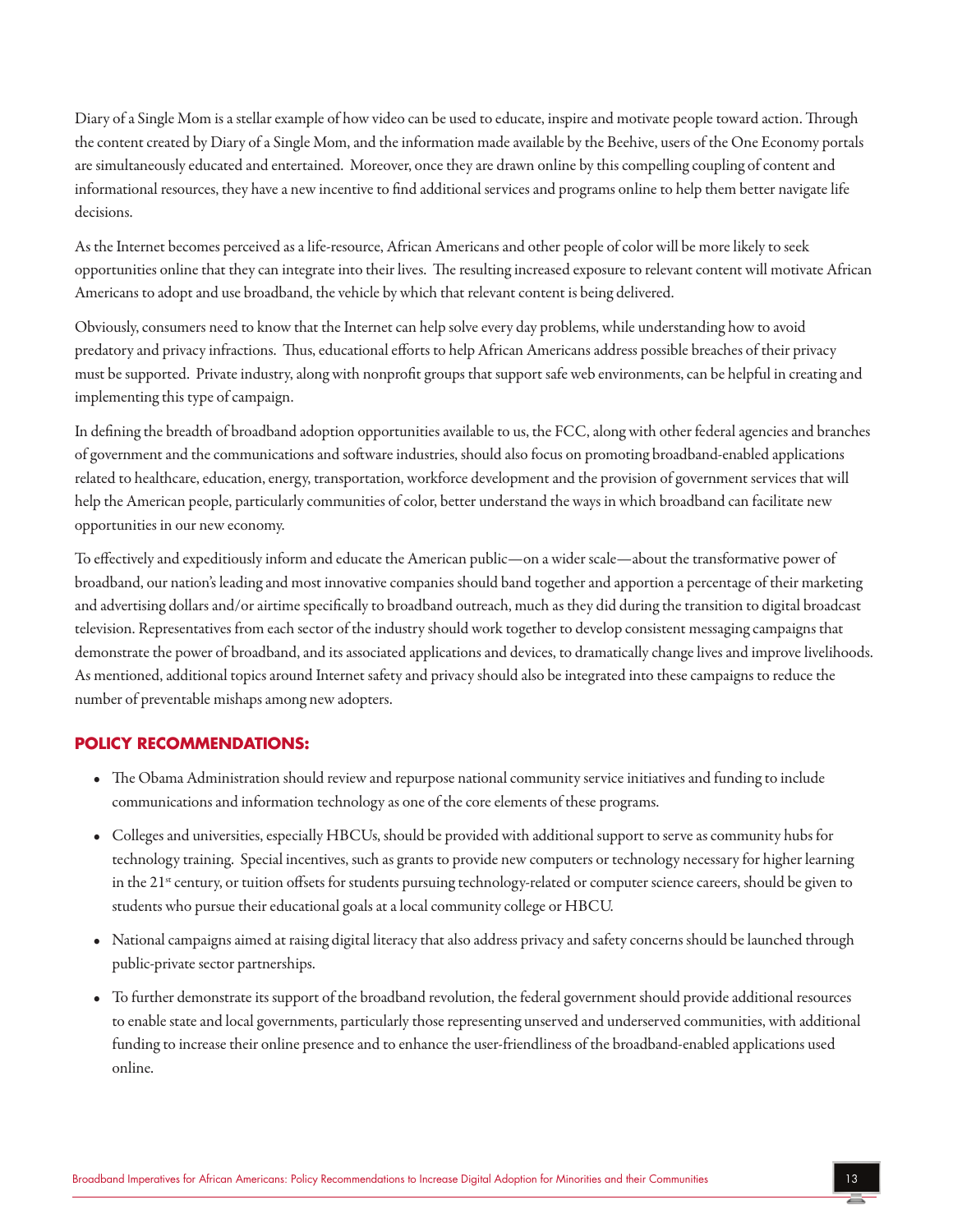# **SUSTAINABLE BROADBAND ADOPTION EFFORTS MUST BE ALIGNED WITH KEY AREAS SUCH AS EDUCATION, HEALTHCARE AND EMPLOYMENT THAT IMPROVE QUALITY OF LIFE FOR AFRICAN AMERICAN CONSUMERS.**

As we ensure that people of color are adequately prepared to meet the challenges associated with our new economy, we must use every resource possible to ensure that government and industry work together to facilitate increased broadband adoption for the benefit of usall.

The ARRA provides opportunities to promote sustainable broadband adoption through its encouragement of a variety of broadbandenabled applications. Specifically, funding opportunities exist for broadband innovation in the healthcare, education, transportation, energy, workforce development and government arenas.

#### **BROADBAND AND HEALTH CARE**

Improving healthcare outcomes among people of color is critical to the longevity of minority populations, but is also critical to supporting the well being and productivity of America's ever-changing workforce. Generally, African Americans experience higher rates of treatable, preventable illnesses than any other racial group in the United States. Consequently, the roughly \$30 billion provided by the ARRA to develop health information technology ("IT") and telemedicine programs across the country could substantially reverse many of the detrimental healthcare outcomes faced by communities of color.

For example, a randomized clinical trial conducted in 2007 compared home healthcare management options for African Americans with chronic heart failure. At issue were the benefits of nurse home care versus nurse telemanagement.<sup>17</sup> The study showed that the patients receiving nurse telemanagement displayed statistically significantly higher rates of self-efficacy, satisfaction and quality of life, with substantial reductions in patient stress, re-hospitalization and the need for medical interventions than did the patients treated with in-person nurse home visits.<sup>18</sup> In another study that focused on the impact of telemedicine in treating diabetic glycoma, the patients receiving treatment through broadband-enabled telemedicine experienced better results than the patients who received traditional doctor's care (i.e. the results yielded improved glycemic control, blood pressure levels, and total and LDL-cholesterol levels for those patients who received treatment via broadband-enabled telemedicine).<sup>19</sup>

Telemedicine programs allow patients in underserved communities to receive medical services via videoconferencing,<sup>20</sup> have remote access doctors in distant urban medical centers,<sup>21</sup> reduce health care costs by reducing travel time for doctors,<sup>22</sup> increasing access to specialists,<sup>23</sup> improving early detection,<sup>24</sup> and reducing the need for physicians where no physician is necessary.<sup>25</sup> Further, broadband telemedicine programs have decreased hospitalizations for chronic illnesses by 40% in the case of emergency room visits and 63% for hospitalizations overall.<sup>26</sup> Not only can an integrated use of telemedine and health IT improve our wellbeing, these technologies

<sup>17</sup> Bondmass, Mary D., Improving Outcomes for African Americans with Chronic Hearth Failure: A Comparison of Two Home Care Management Delivery Methods, Home Healthcare Management & Practice, Vol. 20, No. 1, 8-20 (2007).

<sup>18</sup> Id.

<sup>19</sup> Shea, Steven, The Informatics for Diabetes and Education Telemedicine (IDEATEL) Project, Transactions of the American Clinical and Climatological Association, Vol. 118 (2007).

<sup>20</sup> Seeid.

<sup>21</sup> See id. (citing Andrew Pollack, "Who's Reading Your X-Ray?" New York Times (Nov. 16, 2003).

<sup>22</sup> See id. (citing American Telemedicine Association, Telemedicine Cost Efficiency, http://www.atmeda.org/news/mediaguide/costefficiency. htm) (last visited June 16, 2009).

<sup>23</sup> Seeid. (citing California Broadband Task Force, The State of Connectivity: Building Innovation through Broadband,at p. 15 ( Jan. 2008), available at http://www.calink.ca.gov/pdf/CBTF\_FINAL\_Report.pdf (last visited June 26, 2009)).

<sup>24</sup> Seeid. (citing Stacie Huie, Facilitating Telemedicine: Reconciling National Access with State Licensing Laws, 18 Hastings Comm. & Ent. L.J. 377, 389 (1996)).

<sup>25</sup> See id. (citing Sarah Born, Telemedicine in Massachusetts: A Better Way to Regulate, 42 New Eng. L. Rev. 195, 202 (2007)).

<sup>26</sup> See id. (citing Marlis Meyer, Rita Kobb & Patricia Ryan, Virtually Healthy: Chronic Disease Management in the Home, at p. 1, Disease Management Vol. 5, No. 2 (June 2002), available at www1.va.gov/visn8/v8/clinical/cccs/articles/virtually.doc (last visited June 26, 2009)).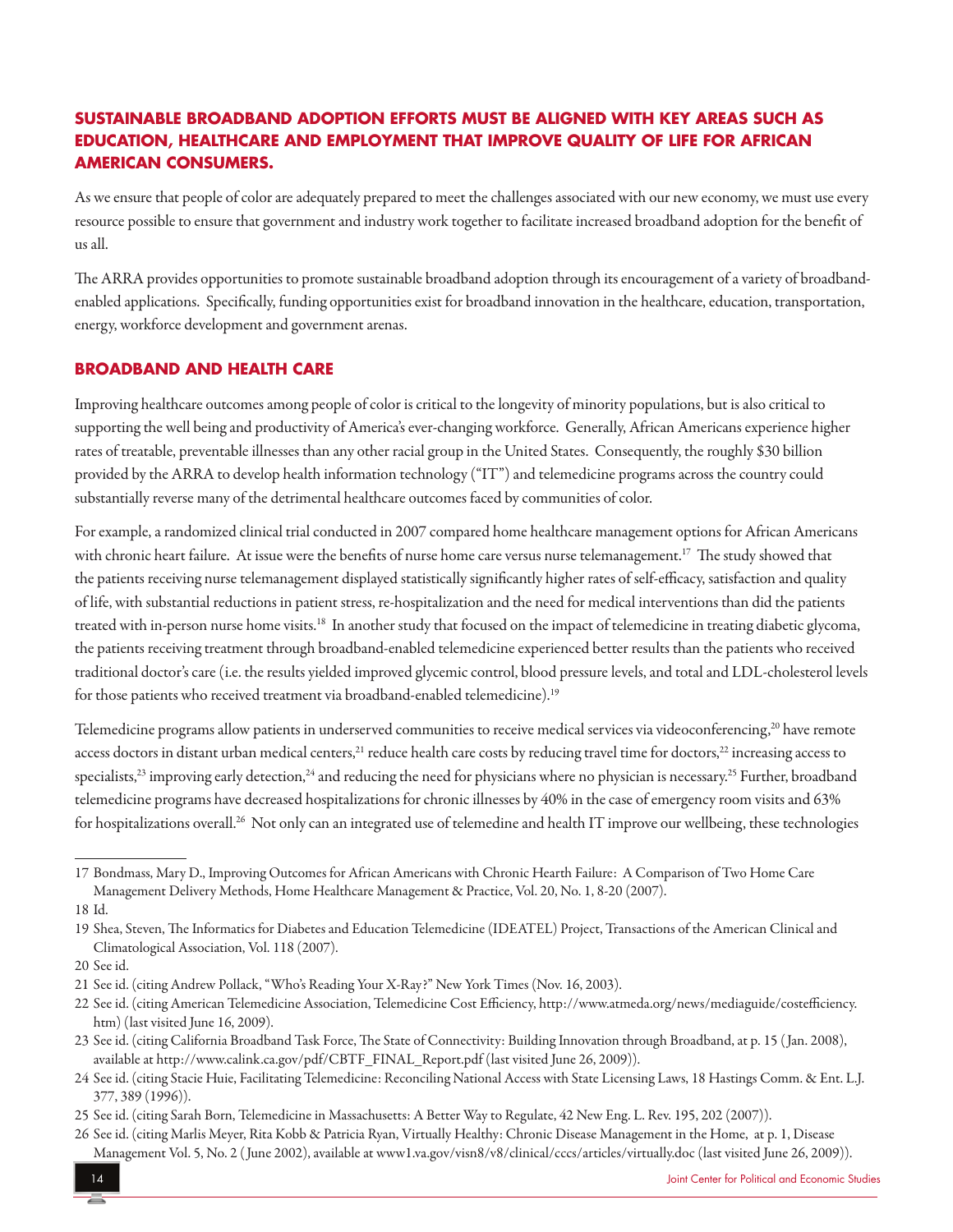likewise afford healthcare savings unrivaled by any other efforts to contain costs.<sup>27</sup> The inclusion of telemedicine and health IT into our regular health management strategies should become an essential component of readying our citizens to fully participate in the 21st century economy.

## **POLICY RECOMMENDATIONS:**

- Health care management systems can be improved through the use of IT and telemedicine systems, reducing health care costs by enabling physicians in urban centers to examine x-rays and provide immediate health care to rural patients from thousands of miles away, while facilitating electronic transmission of patient records and other vital data.<sup>28</sup>
- Government should identify and break down policy barriers to the effective use of health IT and broadband in delivering quality health care, including outdated restrictions on reimbursement for services and eHealth monitoring services for Medicare/ Medicaid patients.

## **BROADBAND AND EDUCATION**

The achievement gap between African Americans and other racial groups, particularly their white peers, has persisted over the years. Even though achievement has improved across the board, African Americans tend to lag behind, especially in math and the sciences. The new American economy requires workers who are highly educated and well versed in the power of technology, not only for the performance of IT jobs, but also for the enhanced performance of other job functions made more efficient by an increasing reliance on advanced communication technologies.

To improve academic performance and educational achievement, the ARRA has dedicated \$650 million to educational technology, \$3 billion to school improvements and another \$200 million to teacher incentives. If leveraged properly, these resources can be used to create new broadband-enabled onlineeducation opportunities that willenable users to learn moreand achieveto the highest levels of their capabilities.

These new digital learning technologies have the capacity to increase access to educational resources, which would not otherwise be available to many low-income and minority communities.<sup>29</sup> Broadband has the potential to change the classroom experience by helping students overcome geographical and financial barriers that would otherwise limit their exposure, repress their imaginations and diminish their prospects of optimal achievement. New distance-learning opportunities connect teachers with students anywhere in the world for Web-based instruction and video conferencing,<sup>30</sup> and learning does not have to stop when the school closes, but can endure as a continuing pursuit of improvement and understanding in school and after school. Moreover, broadband can help us

<sup>27</sup> Current estimates put U.S. healthcare spending at approximately 15% of GDP, the world's highest. Through telemedicine, broadband has the potential to deliver huge cost savings to America's health care system – over \$300 billion annually -- while also delivering much needed specialty care to rural parts of the country.

<sup>28</sup> Such care is currently authorized through the Rural Health Care Program, authorized under Section 254(c) of the Communications Act, however the program is severely under funded. See initial Comments of the Broadband Diversity Supporters, In the Matter of A National Broadband Plan For Our Future, GN Docket 09-51, filed June 8, 2009 ("National Broadband Comments") at 16.

<sup>29</sup> See Benton Action Plan (citing Meris Stansbury, "Panelists: Online Learning Help Minority Students,"eSchool News (April 11, 2008) ("… minority students take online courses to enroll in more high-level and higher-quality courses, with superior teachers, than may be physically available to them), available at http://www.eschoolnews.com/news/top-news/index.cfm?i=53470 (last visited June 23, 2009); citing Karen Greenwood Henke, "How Fast is Enough?" Tech & Learning (October 15, 2007) ("[i]n Nebraska,an education IT manager reports, 'Our rural schools live and die by video distance learning. . . . It's the next best thing to a highly qualified teacher in a face-to-face environment."), available at http://www.techlearning.com/article/7946 (last visited June 23, 2009); citing Alliance for Public Technology, "Broadband Initiatives: Enhancing Lives and Transforming Communities," (November 2007) at 11, 27 (after students in a mixed-income housing project in Washington, D.C. were provided with internet access both at home and at school, they were able to enroll in an online IT training program that increased their post-graduation earning potential from \$9,800 to \$28,000), available at www.apt.org/publications/reports-studies/broadband\_ initiatives.pdf (last visited June 23, 2009).

<sup>30</sup> Dan Logsdon, "Extending Internet Access to All: Government Policy Should Support Expansion of Broadband Service", Lexington Herald- Leader, 4/30/07.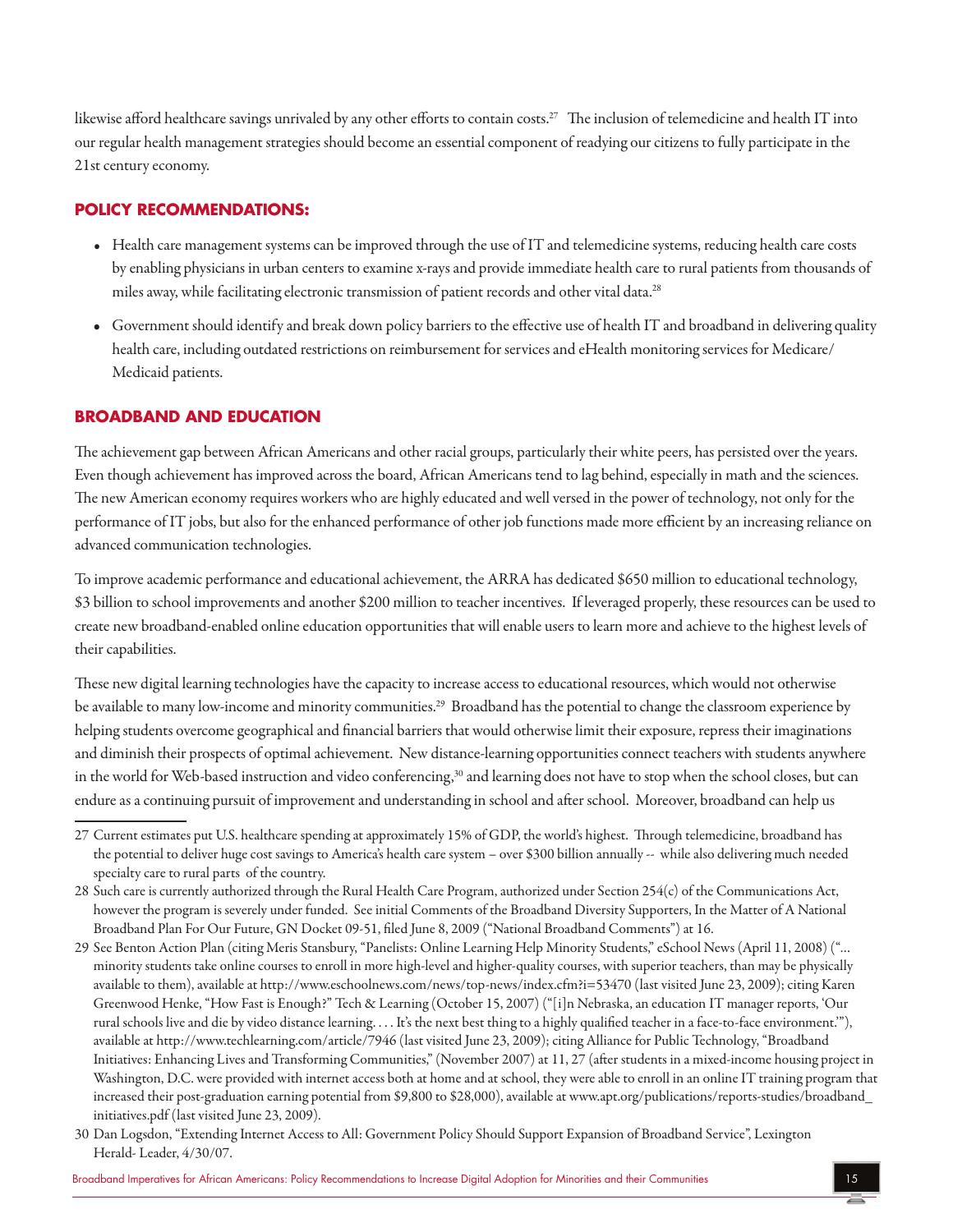reduce the costs of education by creating administrative efficiencies, facilitating ongoing teacher education, providing alternatives for students with special needs, and increasing parental involvement.<sup>31</sup>

To ensure that we are able to attain and provide the best educational opportunities possible for the people of this nation, we should encourage all citizens, young and old, to take part in distance learning and online education opportunities. We can promote the success of these programs by encouraging the adoption of individualized curricula designed to accommodate the varying ways in which people absorb and process information. Finally, we must ensure that all teachers are properly incentivized, adequately trained and proficient in the most modern uses of digital educational technology so that they can be better equipped to educate our nation's citizenry.

## **POLICY RECOMMENDATIONS:**

- Online and distance learning programs should be capitalized for better training opportunities for teachers, and to use enhanced learning methods for students, like specialized instruction and personalized curricula.
- $\bullet$  Media, telecom and broadband technology should be taught as the equivalent required earth and life sciences (e.g., biology, chemistry, physics) in middle and high school or introduced into elementary education.
- Government should support programs to ensure that parents with school-age children and/or those who are actively enrolled in continuing education receive free, high-speed Internet access in the home to support these pursuits. Industry support should be leveraged to help support a basic access product for this population.
- Government should focus on policy barriers, such as outdated curriculum restrictions, national and state standards that limit the ability of broadband to deliver quality educational resourcesand higher levels of digital proficiency.

## **BROADBAND AND EMPLOYMENT**

The impact of the American recession on minority communities yields a telling example of the socio-economic face of minority communities during this time of transition towards our new economy.32 In the wake of continued job loss in major sectors of American industry, the national unemployment rate rose to 9.7% during the month of August.<sup>33</sup> For African Americans, that percentage has peaked at about 15%, while for Hispanics unemployment has increased to  $13\%$ <sup>34</sup> With rising unemployment rates, minority communities are likewise being stripped of nearly \$213 billion in assets because of home foreclosures.<sup>35</sup> If, through broadband use, we can train a new workforce that prepares members of minority communities to reduce joblessness by preparing them to become greater participants in our new economy, then we can facilitate efforts to improve economic self-sufficiency within communities.

<sup>31</sup> See Benton Action Plan (citing Ed Tech Action Network, Why Technology in Schools? www.edtechactionnetwork.org/technology\_schools. html).

<sup>32</sup> Berndt, Julia, James, Cara, The Effects of the Economic Recession on Communities of Color, The Henry J. Kaiser Family Foundation, Race, Ethnicity & Healthcare Issue Brief, (July 2009) available at http://www.kff.org/minorityhealth/upload/7953.pdf last visited Sept. 20, 2009.

<sup>33</sup> U.S Bureau of Labor Statistics, Economic News Release: Employment Situation Summary – August 2009 (Sept. 4. 2009) available at http:// www.bls.gov/news.release/empsit.nr0.htm last visited Sept. 20, 2009.

<sup>34</sup> Id.

<sup>35</sup> Fernandez, Valeria, Everyone's Feeling Economic Pan, But It's Hitting Minorities Worst of All, ColorLines (Jan. 19, 2009) available at http:// www.alternet.org/workplace/120755/everyone's\_feeling\_economic\_pain,\_but\_it's\_hitting\_minorities\_worst\_of\_all/ last visited September 20, 2009.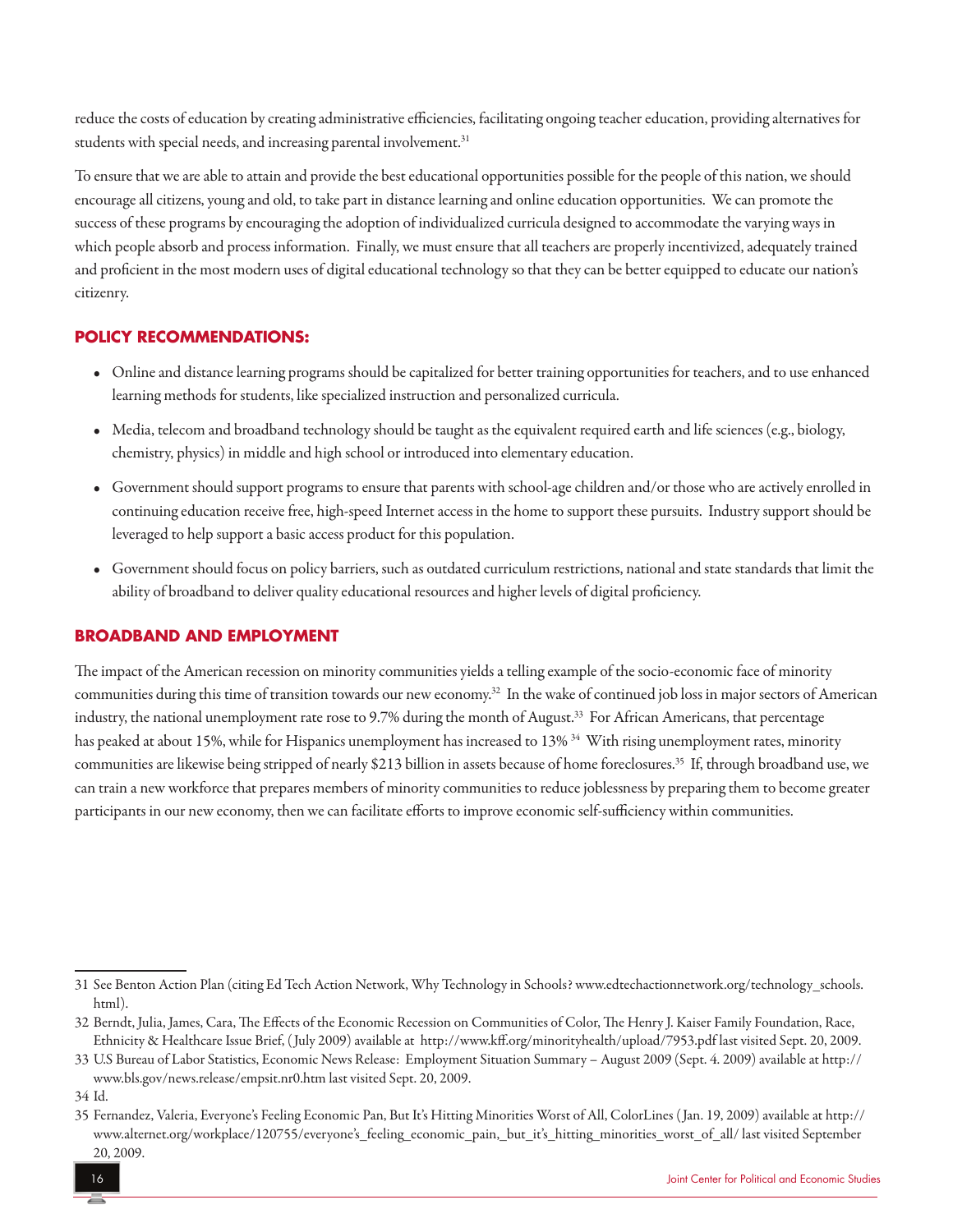In an economy increasingly fueled by digital awareness and innovation, it is imperative that broadband adoption and computer literacy become high priorities for all citizens, particularly among the nation's minority populations. Online economic development training and education would be especially beneficial to African Americans, who would be able to explore a vast array of career educational and training opportunities or find resources for entrepreneurial assistance beyond what is normally available within the confines of their geographic communities.

A 2006 report prepared for the U.S. Department of Commerce states that "broadband access does enhance economic growth and performance," but that "broadband had to be used, not just available."<sup>36</sup> Therefore, to reap maximum benefits, America's workforce must have the ability to perform rudimentary and as well as advanced computing functions. Our goal should be to create more life-long learning opportunities for African Americans and other minorities and to increase technological training instruction, and worker training resources in order to create the best educated workforce possible. To achieve this, we must properly support and utilize HBCUs, community colleges and other learning institutions that focus on the education of African Americans and other minorities.

## **POLICY RECOMMENDATIONS:**

- Digital literacy should become a fundamental component of worker training and retraining initiatives. Governments at all levels should include training on computer and Internet use in their workforce development plans.
- Community colleges, HBCUs and community-based organizations should be recognized and resourced to serve as vocational training centers that support workforce development efforts for non-skilled, de-skilled and dislocated workers; and, these institutions should also be more aligned with youth employment initiatives at the federal, state and city level to encourage advancement into IT and telecommunications careers.

Broadband Imperatives for African Americans: Policy Recommendations to Increase Digital Adoption for Minorities and their Communities 17

<sup>36</sup> Ford, George S., PhD, Koutsky, Thomas M., Esq., Spiwak, LawrenceJ., Esq., "Phoenix Center Policy Paper Number 31: The Demographic and Economic Drivers of Broadband Adoption in the United States." PHOENIX CENTER POLICY PAPER SERIES (Nov. 2007) (citing S.E. Gillett, W.H. Lehr & M. Sirbu, Measuring Broadband's EconomicImpact, Final Report (Feb. 28, 2006) http://www.eda.gov/ ImageCache/EDAPublic/documents/pdfdocs2006/mitcmubbimpactreport\_2epdf/v1/mitcmubbimpactreport.pdf )at 3; G. Ford & T. Koutsky," Broadband and Economic Development: A Municipal Case Study from Florida," 17 REVIEW OF URBAN & REGIONAL DEVELOPMENT STUDIES 216 (2005).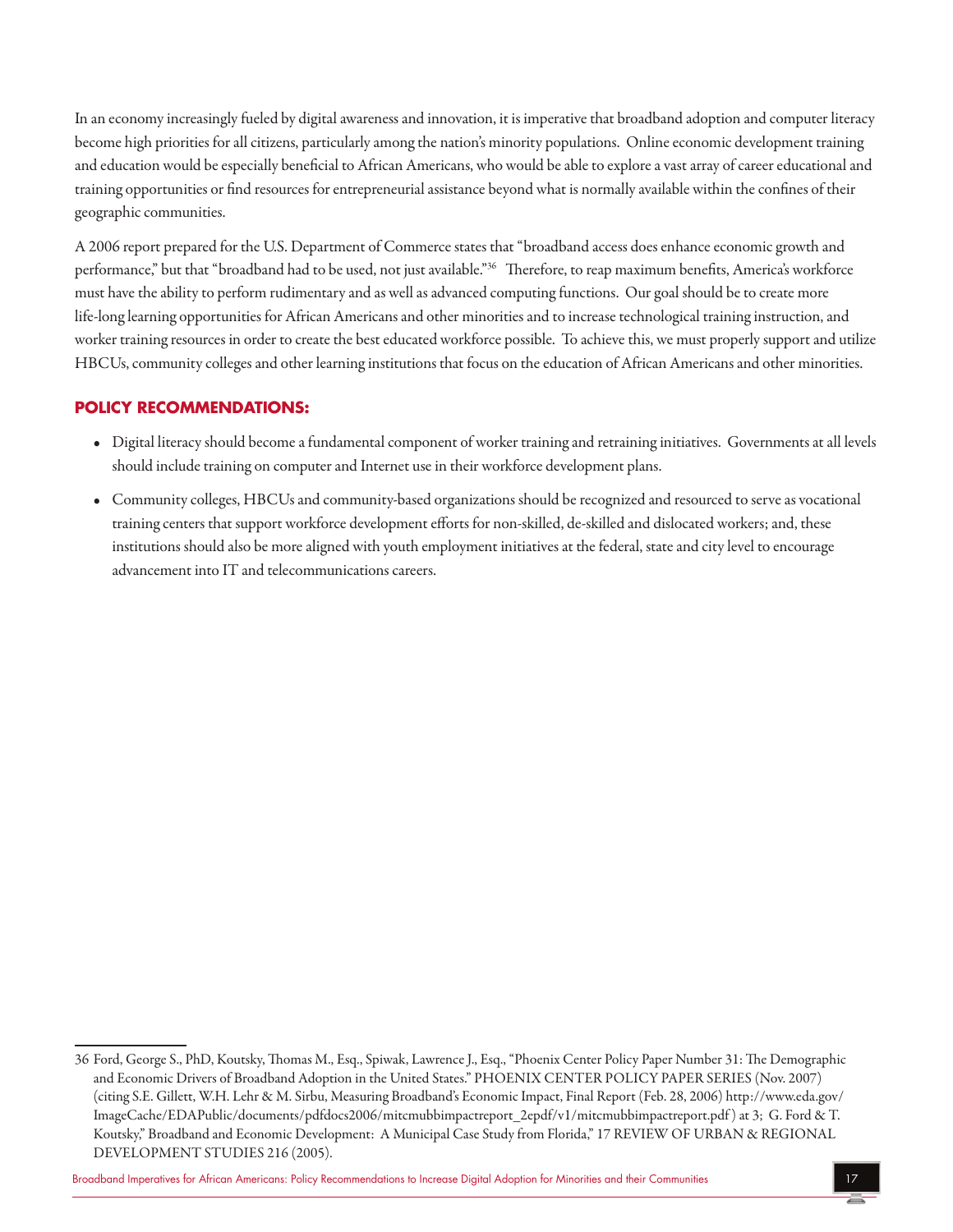# **THE NATIONAL CALL TO ACTION FROM AFRICAN AMERICAN ELECTED OFFICIALS**

Gaining access to broadband is crucial to the well being of all Americans and the future livelihood of minorities, especially African Americans. Due to economic and other barriers, African Americans are lagging behind on broadband adoption. As online information increasingly becomes an integral part of everyday life, this digital divide is likely to widen the profound gaps between whites and African Americans on wealth, health, and education, thus impairing the development of African American communities and eventually the nation as a whole. We believe it is imperative to increase broadband adoption among African Americans and other people of color, and we offer the policy directions outlined in this paper as a starting point for achieving that goal.

As African American elected officials who represent all layers of government and millions of voters, we believe it is imperative to increase broadband adoption among African Americans and other people of color, and we offer the policy directions outlined in this paper as a starting point for achieving that goal.

We welcome dialogue with government, industry and other affected stakeholders to ensure that the policies that we put in place today will have the foresight to encourage and increase minority broadband adoption.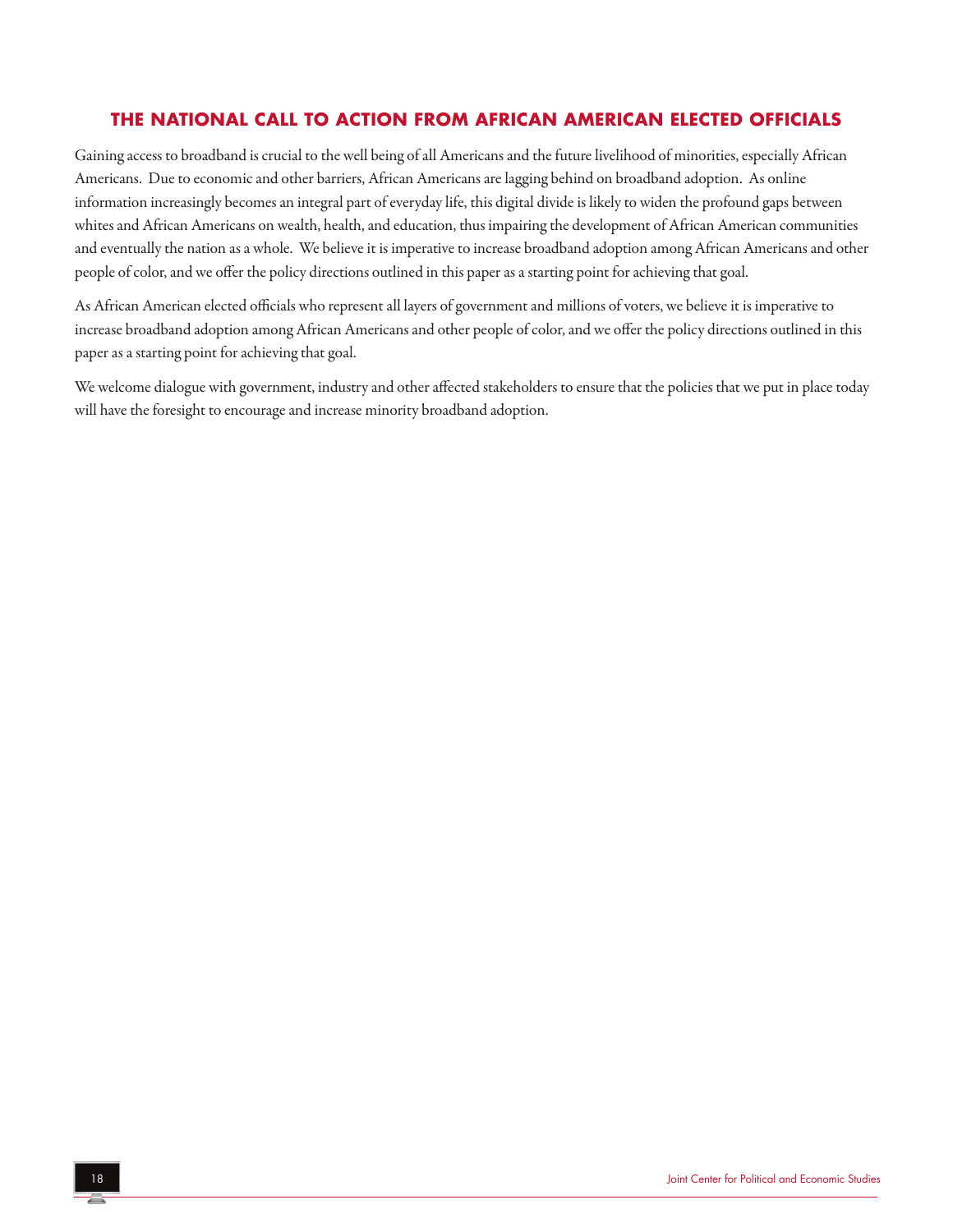## **BROADBAND IMPERATIVES FOR AFRICAN AMERICANS**

## **POLICY RECOMMENDATIONS TO INCREASE DIGITAL ADOPTION FOR MINORITIES AND THEIR COMMUNITIES**

#### **ABOUT THE ORGANIZATIONS ENDORSING THIS REPORT**

The National Black Caucus of State Legislators (NBCSL) is a body of 624 African American state legislators whose primary mission is to develop, conduct and promote educational, research and training programs designed to enhance the effectiveness of its members, as they consider legislation and issues of public policy which impact, either directly or indirectly "the general welfare" of African American constituents within their respective jurisdictions.

The National Organization of Black Elected Legislative Women (NOBEL) isa non-profit; non-partisan organization primarily composed of current and former Black women legislators as well as many appointed officials. Originally established in 1985 as a national organization to increase and promote the presence of Black women in government, NOBEL in recent years has expanded its vision to serve as a global voice to address a myriad of issues affecting the lives of all women. NOBEL has created the African American Women Technology Caucus (AAWTC) to ensure that policy development related to advanced communications technologies and broadband deployment has a strong focus on women and African American communities.

The National Conference of Black Mayors (NCBM) represents more than 650 African American Mayors across the United States; collectively its membership represents over 48 million citizens. NCBM articulates public policy positions and serves as a clearinghouse on information pertinent to municipal development and financing. NCBM provides technical and management assistance through cutting-edge research, best practices and partnerships that enable its mayors to challenge and overcome grappling issues that erode the vitality and sustainability of our nation's cities.

The National Black Caucus of Local Elected Officials (NBC-LEO) was created in 1970 to represent the interests of African American elected officials. NBC-LEO's objectives include increasing African American participation on the National League of Cities' steering and policy committees to ensure that policy and program recommendations reflect African American concerns and benefit their communities. The organization also works independently with its members to inform them on issues affecting the African American community and helps to devise ways to achieve their community objectives through legislation and direct action.

The National Association of Black County Officials (NABCO), an association of approximately 1,200 elected Black County Officials representing 38 states and the District of Columbia and 570 counties, was founded in 1975 to provide elected and appointed black county officials with a forum to review, share and develop responses to local and national issues.